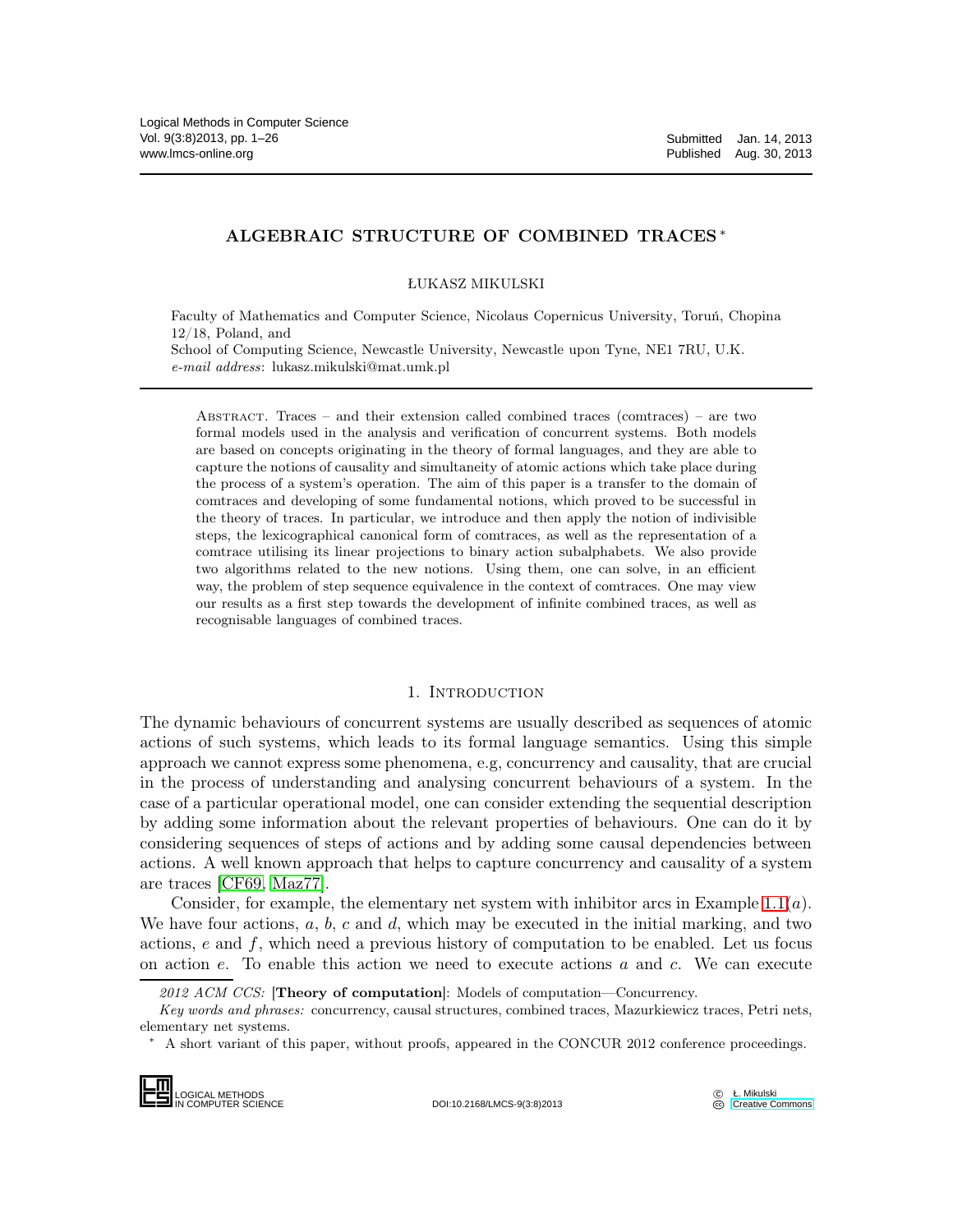them together or in any order. To capture the concurrent behaviour of this computation we need to identify two sequences of executions – ace and cae. Using step semantics, which is not necessary in this case, we add also step sequence  $(ac)(e)$  as another possible execution. Traces are sufficient to deal with such behaviours.

The situation is more complex in the case of action  $f$ . Now we need three tokens in the pre-set of the considered action, hence actions  $b, c$  and  $d$  should be executed before the action  $f$ . Because of the presence of inhibitors, there is only one way to execute them sequentially, they should be executed in the order dcbf. Note that bdcf or bcdf are not correct sequences of execution. There are, however, other possibilities to execute the four actions in the step semantics. For instance all three actions may be executed simultaneously as a step containing b, c and d. This gives  $(bcd)(f)$  as our allowed sequence of steps. Other step sequences are  $(d)(bc)(f)$  and  $(cd)(b)(f)$ . It is important that action d has to be executed not later than action c, and action c has to be executed not later than action  $b$ . In this case traces are still applicable, but they lose some important behavioural information.

Another case is depicted in Example 1.1 $(b)$ . The upper part of the net is identical to the first case. Here, however, there is a single action  $q$  that waits for tokens in all four middle places. In other words, whole tuple  $(a, b, c, d)$  has to be executed before action g. It is easy to see that because of inhibitors there is no valid sequential execution of the four actions. After executing one of these actions, one of the remaining becomes disallowed. The only possible execution is the step sequence  $(abcd)(f)$ . Those two situations cannot be precisely described by traces, we need a more complex notion that capture "not later than" relationship between actions. To address this issue one can use a natural generalisation of traces called combined traces (see [\[JK95\]](#page-25-2)).

<span id="page-1-0"></span>Example 1.1. Two elementary net systems with inhibitor arcs.



In this paper, we are concerned with the understanding of the algebraic inner structure of the combined traces (comtraces in short). We start by recalling some standard notions about formal languages, traces and comtraces. In particular, we give the definition of a lexicographical order on step sequences. We then recall the Foata canonical form of a comtrace that turns out to be maximal with respect to their order, and propose another canonical representative - the lexicographical canonical form. Then, we discuss the phenomenon of indivisibility in the case of comtraces and its connections with lexicographical canonical form. In the following sections, we propose an algebraic representation of a comtrace based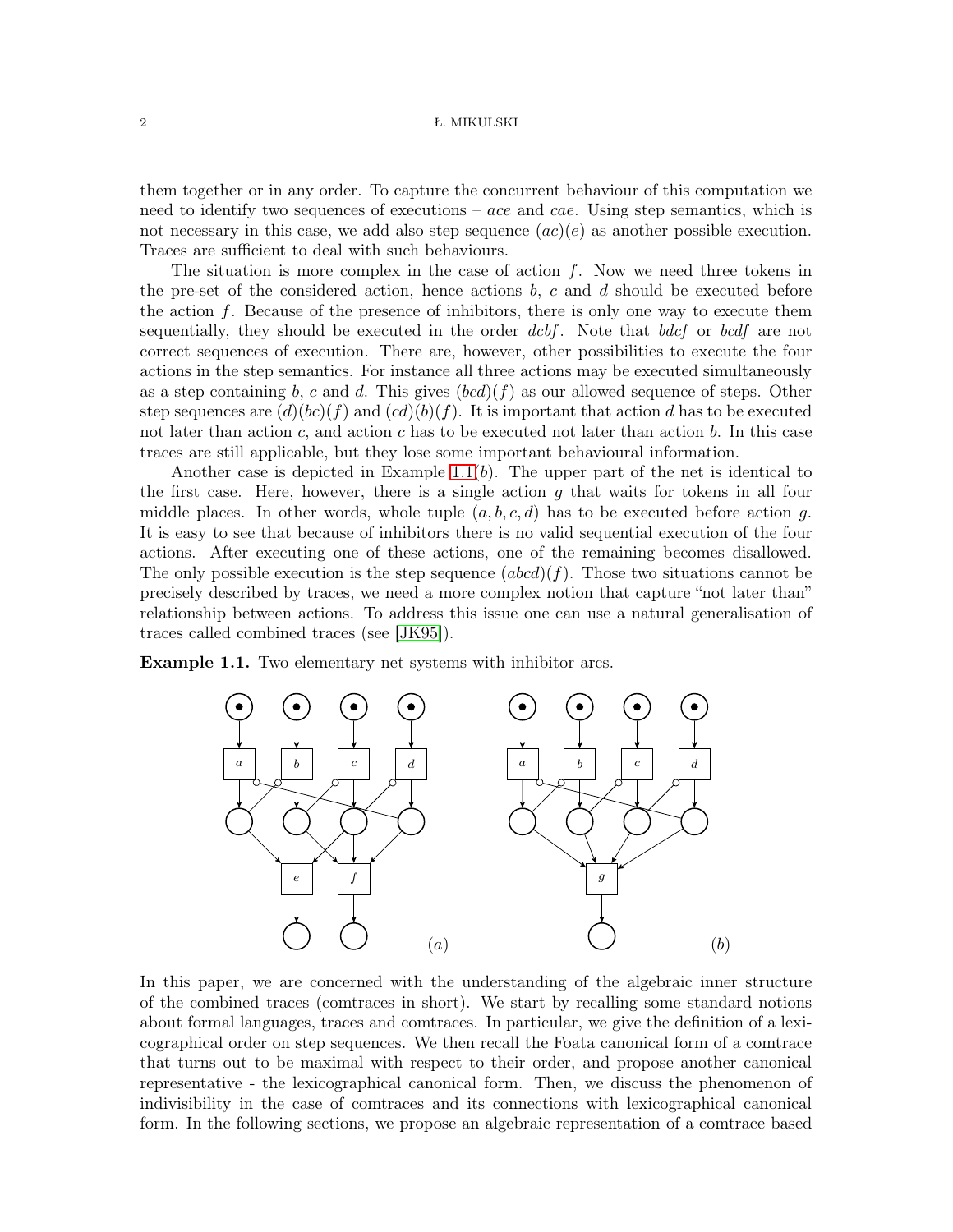on projections onto sequential subalphabets, and give a nondeterministic procedure that allows to reconstruct step sequences of the original comtrace. We also give two strategies of determining such reconstruction, each leading to a proper canonical form of a comtrace. In the final section, we describe some natural applications of the algebraic properties developed in this paper, and sketch the directions for further research.

The preliminary version of this paper was presented on the CONCUR 2012 conference (Newcastle, UK) and published in local proceedings. The present paper is significantly extended and improved version.

## 2. Preliminaries

Throughout the paper we use the standard notions of the formal language theory. In particular, by an *alphabet* we mean a nonempty finite set  $\Sigma$ , the elements of which are called (atomic) actions. Finite sequences over  $\Sigma$  are called words. The set of all finite words, including the empty word  $\epsilon$ , is denoted by  $\Sigma^*$ .

Let  $w = a_1 \dots a_n$  and  $v = b_1 \dots b_m$  be two words. Then

$$
w \circ v = wv = a_1 \dots a_nb_1 \dots b_m
$$

is the concatenation of w and v. The alphabet  $alph(w)$  of w is the set of all the actions occurring within w, and  $\#_a(w)$  is the number of occurrences of an action a within w. By  $|w|$  we denote the length of word w. More generally, for an object X, whenever the notion of size is clear from the contexts, we denote its size by  $|X|$ .

Let  $w = a_1 \ldots a_n$  be a word. We use the notions of prefix and suffix of the word w. For any  $k \leq n$ , the k-suffix of w, denoted by  $\text{suffix}(w)$ , is a word  $a_k \ldots a_n$ . Similarly, the k-prefix of w, denoted by  $pref_k(w)$ , is the word  $a_1 \ldots a_k$ .

We assume that the alphabet  $\Sigma$  is given together with a total order  $\leq$ , called lexicographical order and extend it to the level of words. Such an order is inherited from the first actions on which two words being compared differ. In the case that one word is a prefix of another - the former is the smaller one.

The projection onto a binary subalphabet  $\{a, b\}$  is the function  $\Pi_{a,b} : \Sigma^* \to \Sigma^*$  defined as follows:

$$
\Pi_{a,b}(cw) = \begin{cases} c\Pi_{a,b}(w) & \text{for } c \in \{a,b\} \\ \Pi_{a,b}(w) & \text{for } c \notin \{a,b\} \end{cases}
$$

and  $\Pi_{a,b}(\epsilon) = \epsilon$ . In the same way we define a projection onto a unary subalphabet  $\{a\}$ , denoted by  $\Pi_{a,a} : \Sigma^* \to \Sigma^*$ .

The algebra of binary relations over set X (i.e., subsets of  $X \times X$ ) is equipped with a concatenation operation  $\circ$ , where  $R_1 \circ R_2 = \{(x, y) \mid \exists_{z \in X} x R_1 y \land y R_2 z\}$ . The neutral element for  $\circ$  is the identity relation  $I_X = \{(x, x) | x \in X\}$ , the index X is omitted if it is clear from context. The *n*-th power of a relation R is defined as  $R^n = R^{n-1} \circ R$  for all  $n \ge 1$ , where  $R^0 = I$ . The transitive closure of R is  $R^+ = R^1 \cup R^2 \cup \dots$ , while its reflexive transitive closure is  $R^* = R^0 \cup R^+$ . Moreover, for a relation  $R \subset X \times X$  we define the reverse of R by  $R^{-1} = \{(x, y) | (y, x) \in R\}$ , and its symmetric closure by  $R^{sym} = R \cup R^{-1}$ . We also define the largest equivalence relation contained in the reflexive and transitive closure of relation R as

$$
R^{\circledast} = \{(x, y) \mid xR^*y \land yR^*x\}.
$$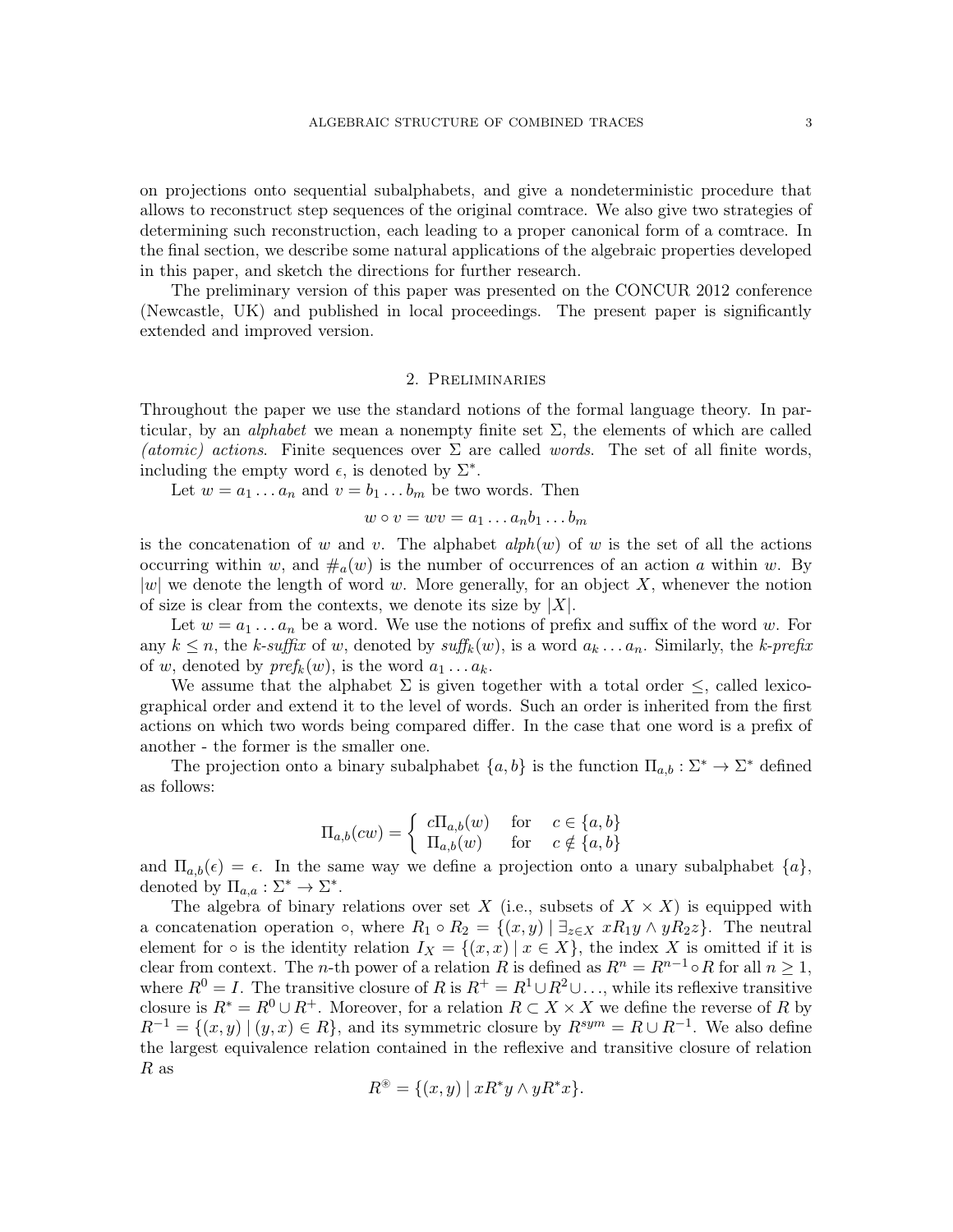The relation  $R \subseteq X \times X$  is called symmetric if  $R = R^{-1}$ , reflexive if  $I \subseteq R$ , irreflexive if  $I \cap R = \emptyset$ , transitive if  $R^2 \subseteq R$ , and acyclic if  $R^+$  is irreflexive. Moreover, for every  $Y \subseteq X$ we define the restriction of the relation  $R \subseteq X \times X$  to the set Y by

$$
R|_Y = \{(x, y) \in R \mid x, y \in Y\}.
$$

A directed acyclic graph is a pair  $dag = (X, R)$ , where X is a finite set and R is an acyclic irreflexive binary relation on  $X$ . In a diagrammatical representation,  $X$  is the set of vertices while R the set of arcs. A directed acyclic graph  $po = (X, \prec)$  is a poset if the relation  $\prec$  is transitive. An *upper set* is a nonempty subset U of poset  $p \circ (X, \prec)$  such that for every  $x \in U$  if  $x \prec y$  then  $y \in U$ .

2.1. Elementary Net Systems with Inhibitor Arcs. In this paper we introduce some algebraic properties of combined traces which are the abstract model that describes causal relationships between executed actions of a concurrent system. The underlying structure, which was a motivation to define combined traces, are elementary net systems with inhibitor arcs.

Formally, the *elementary net system with inhibitor arcs* (or  $ENI - system$ ) is a tuple  $N = (P, T, F, I, M_0)$ , where P and T are two disjoint and finite sets of places and transitions (or actions) respectively. Two other components,  $F \subseteq (P \times T) \cup (T \times P)$  and  $I \subseteq P \times T$ are relations, called *flow relation* and *inhibition relation*. These relations describe possible dynamic behaviours of a net, which are manifested by executing sets of enabled transitions called steps. Such an execution leads from one set of places (called marking) to another. The initial marking  $M_0 \subseteq P$ , from which the action of a system begins, is the last element of the tuple N.

Given an ENI-system  $N = (P, T, F, I, M_0)$  and  $x \in P \cup T$ , the pre-set (set of inputs) of x, denoted by  $\bullet x$ , is defined as  $\bullet x = \{y | (y, x) \in F\}$ , while the post-set (set of outputs) of x, denoted by  $x^{\bullet}$ , is defined as  $x^{\bullet} = \{y | (x, y) \in F\}$ . We also use the notion  $^{\bullet}x^{\bullet}$  for the union of the post-set and pre-set of x, calling it the set of neighbouring places/transitions (or simply the neighbourhood). Moreover, if  $x \in T$ , the inh-set (set of inhibitors) of x, denoted by °x, is defined by ° $x = \{y | (y, x) \in I\}$ . The set of neighbouring places together with the inh-set forms an extended neighbourhood of an action.

The dot notations are lifted in the usual way to sets of elements. Hence, by  $\mathbf{v} \cdot \mathbf{X}$  we denote the set  $\{y \mid (y, x) \in F \land x \in X\}$ ,  $X^{\bullet} = \{y \mid (x, y) \in F \land x \in X\}$ , and  $\circ X = \{y \mid (y, x) \in F \land x \in X\}$  $I \wedge x \in X$ . Graphically, the places are drawn as circles, transitions as rectangles, elements of flow relation as arcs, and elements of inhibition relation as arcs with small circles as arrowheads. Marked places are depicted by drawing small dot called token inside.

We say that a step  $S = \{t_1, t_2, \ldots, t_n\}$  is enabled in marking M if  $\bullet S \subseteq M$ ,  $S^{\bullet} \cap M = \varnothing$ , °S ∩ M =  $\emptyset$  and  $\bullet$  t<sub>i</sub> ∩  $\bullet$  t<sub>j</sub> =  $\emptyset$  for any  $i \neq j$ . The execution of such a step S leads from the marking M to the new marking  $M' = (M \setminus \bullet S) \cup S^{\bullet}$ .

An ENI-system with empty inhibition relation, often considered under the sequential rather than step semantics, is called an *elementary net system* (or  $EN-system$ ).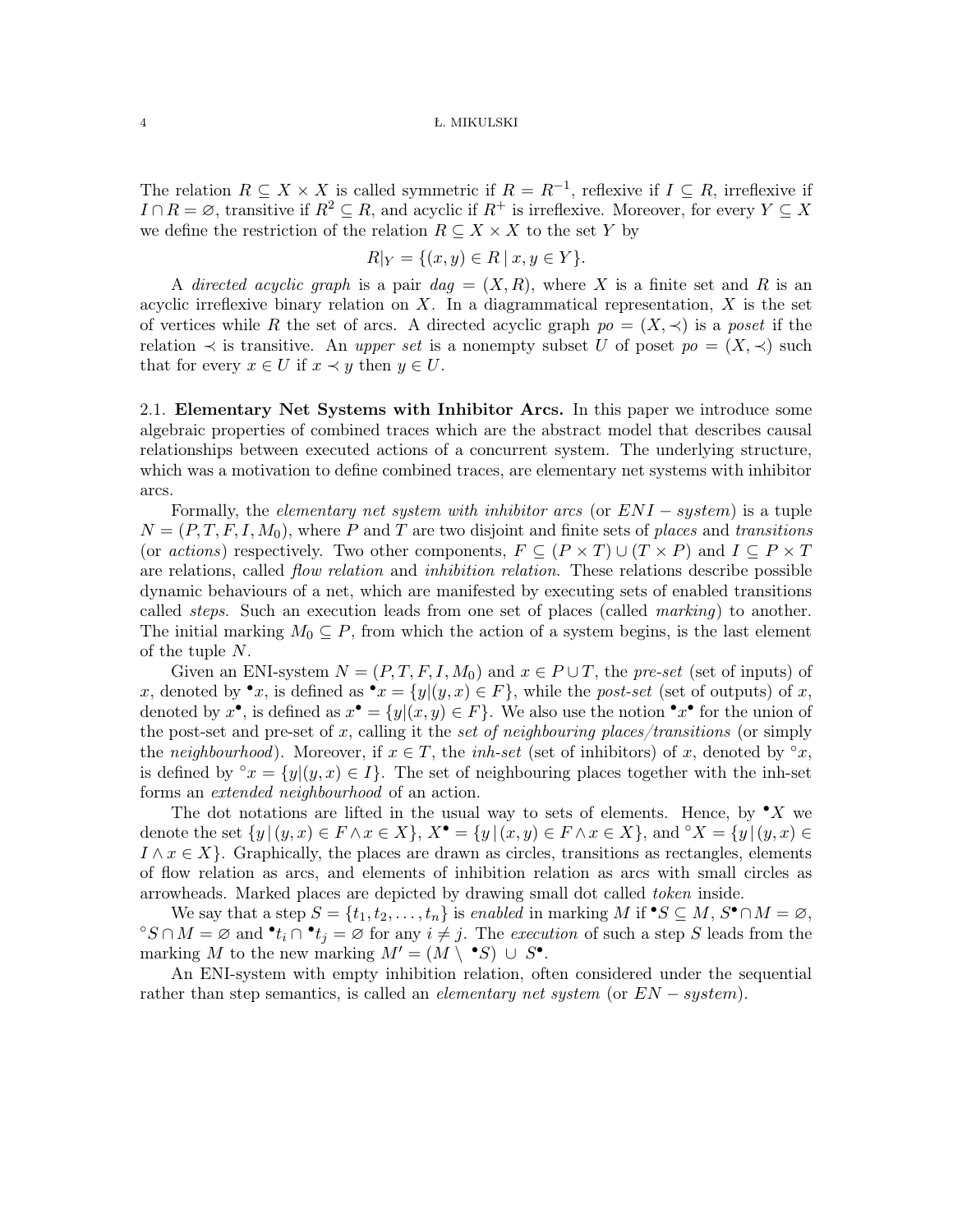<span id="page-4-0"></span>**Example 2.1.** Consider a system  $N = (P, T, F, I, M_0)$  depicted below.



The set of places has eight elements (from  $p_1$  to  $p_8$ ), the set of transitions has four elements  $(T = \{a, b, c, d\})$ . In the initial marking, three places are marked –  $(p_1, p_6, p_8)$ . Therefore, seven steps – including (a), (d) and  $(ad)$  – are enabled. Note that after executing transition d, transition a remains enabled, however, this does not hold in the opposite direction, i.e. after executing transition a there is a token in place  $p_3$  and transition d is no more enabled.  $\Box$ 

2.2. Traces. In this section we recall well-known notion of traces (see [\[DR95,](#page-25-3) [Maz77,](#page-25-1) [Mik08\]](#page-25-4)). Traces are an abstract model describing causal relationships between executed actions in, for example EN-systems. They capture independence, hence the possibility to be executed in any order (and also together) for some actions. Structurally, pairs of actions with disjoint sets of neighbouring places are in the independence relation.

A concurrent alphabet is a pair  $\Psi = (\Sigma, ind)$ , where  $\Sigma$  is an alphabet and  $ind \subseteq \Sigma \times \Sigma$  is an irreflexive and symmetric independence relation. The corresponding dependence relation is given by  $dep = (\Sigma \times \Sigma) \setminus ind.$ 

A concurrent alphabet  $\Psi$  defines an equivalence relation  $\equiv_{\Psi}^{\Sigma}$  identifying words which differ only by the ordering of independent actions. Two words,  $w, v \in \Sigma^*$ , satisfy  $w \equiv_{\Psi}^{\Sigma} v$  if there exists a finite sequence of commutations of adjacent independent actions transforming w into v. More precisely,  $\equiv_{\Psi}^{\Sigma}$  is a binary relation over  $\Sigma^*$  which is the reflexive and transitive closure of the relation  $\sim_{\Psi}^{\Sigma}$  such that  $w \sim_{\Psi}^{\Sigma} v$  if there are  $u, z \in \Sigma^*$  and  $(a, b) \in ind$  satisfying  $w = uabz$  and  $v = ubaz$ .

Equivalence classes of  $\equiv_{\Psi}^{\Sigma}$  are called *(Mazurkiewicz) traces* and the trace containing a given word w is denoted by [w]. The set of all traces over  $\Psi$  is denoted by  $\Sigma^* /_{\equiv \frac{\Sigma}{\Psi}}$ , and the pair  $(\Sigma^*)_{\equiv_w^{\Sigma}}, \circ)$  is a (trace) monoid, where  $\tau \circ \tau' = [w \circ w']$ , for any words  $w \in \tau$  and  $w' \in \tau'$ , is the concatenation operation for traces. Note that trace concatenation is well-defined as  $[w \circ w'] = [v \circ v']$ , for all  $w, v \in \tau$  and  $w', v' \in \tau'$ . Similarly, for every trace  $\tau = [w]$  and every action  $a \in \Sigma$ , we can define

$$
alpha(\tau) = alpha(w) + \#_a(\tau) = \#_a(w).
$$

Projections onto unary and binary dependent subalphabets (i.e.  $\{a, b\} \subseteq \Sigma$  such that  $(a, b) \in dep$ ) are invariants for traces (see [\[Mik08\]](#page-25-4)). It is possible to formulate the trace equivalence in terms of projections. Two words  $u, w \in \Sigma^*$  are in relation  $\equiv_{\Psi}^{\Sigma}$  if and only if

$$
\forall_{(a,b)\in dep}\ \Pi_{a,b}(u)=\Pi_{a,b}(w).
$$

Following [\[Mik08\]](#page-25-4), we define the *projection representation* of  $\tau$  as a function  $\Pi_{\tau}$ :  $dep \rightarrow \Sigma^*$ , where  $\Pi_{\tau}(a, b) = \Pi_{a, b}(\tau)$ .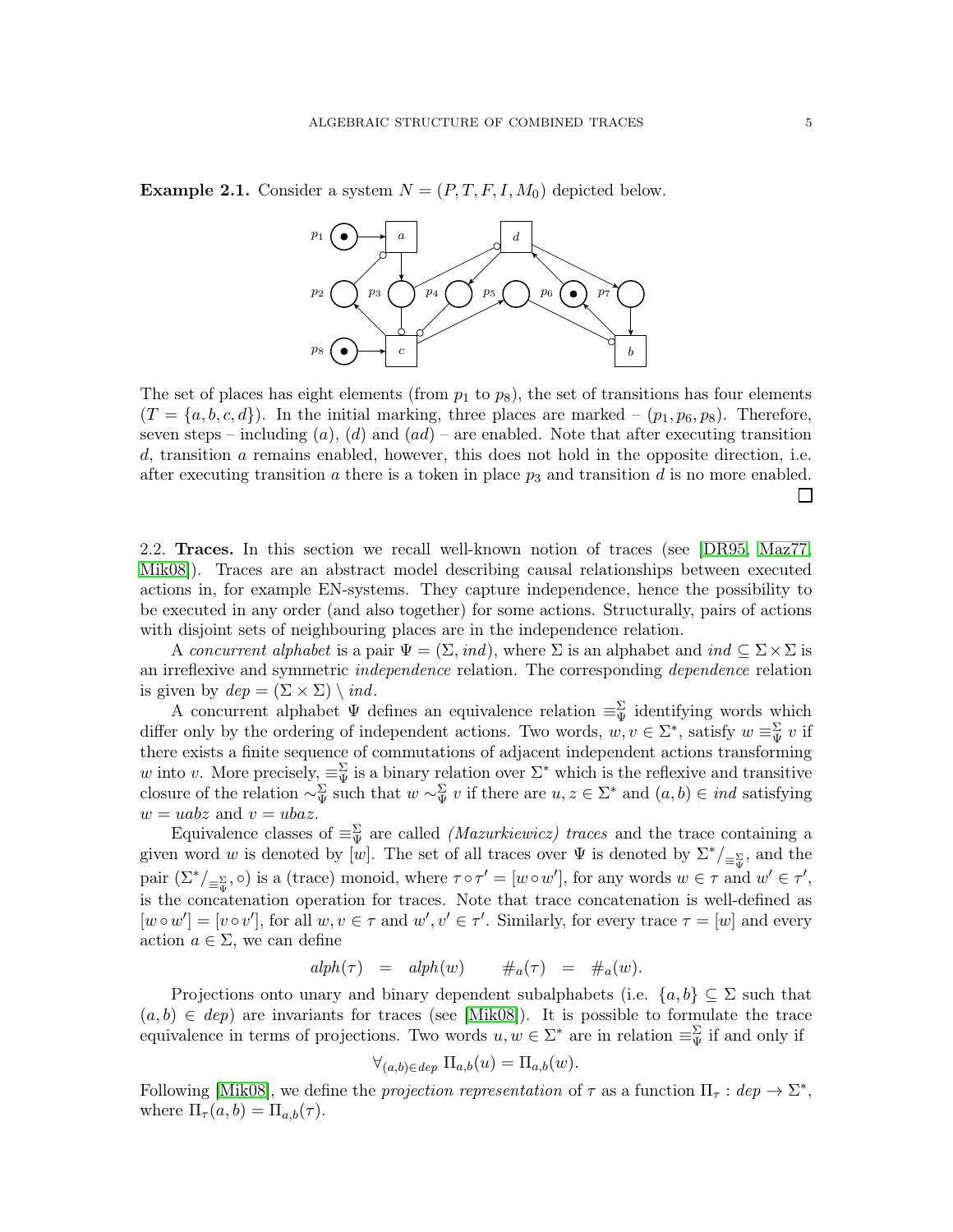**Example 2.2.** Consider a concurrent alphabet  $\Psi$  with four actions  $\Sigma = \{a, b, c, d\}$  together with a dependence relation *dep* given by:



Then  $w = abbaacd \equiv \frac{\sum}{\sum} abbcaad$ . The projection representation of a trace  $\tau = [w]$  is

$$
\Pi_{a,a}(\tau) = aaa \qquad \Pi_{b,b}(\tau) = bb \qquad \Pi_{c,c}(\tau) = c \qquad \Pi_{d,d}(\tau) = d
$$
  
\n
$$
\Pi_{a,b}(\tau) = abbaa \qquad \Pi_{a,d}(\tau) = aaad \qquad \Pi_{b,c}(\tau) = bbc \qquad \Pi_{c,d}(\tau) = cd
$$

 $\Box$ 

A word  $w \in \Sigma^*$  is in *Foata canonical form* (see [\[DM97\]](#page-25-5)) w.r.t. the dependence relation dep and a lexicographical order  $\leq$  on  $\Sigma$ , if  $w = w_1 \dots w_n$   $(n \geq 0)$ , where each  $w_i$  is a nonempty word such that:

- alph $(w_i)$  is pairwise independent and  $w_i$  minimal w.r.t. lexicographical order  $\leq$  among  $[w_i]$
- for each  $i > 1$  and action a occurring in  $w_i$ , there exists action b occurring in  $w_{i-1}$  such that  $(a, b) \in dep$ .

Another canonical (normal) form of a trace that one may consider is the *lexicographical* canonical form (see also [\[DM97\]](#page-25-5)). It is based only on the lexicographical order and is defined as the least representative of a trace with respect to the lexicographical ordering. The intuition behind the Foata canonical form is that it groups actions into maximally concurrent steps, while the lexicographical canonical form is very useful in some combinatorial approaches (see [\[MPS11\]](#page-25-6)). Each trace contains exactly one sequence in the Foata canonical form, and exactly one sequence in the lexicographical canonical form. It may happen that the two versions of canonical form coincide.

<span id="page-5-0"></span>2.3. Step Traces. Let us lift the notion of traces from the sequential semantics discussed above to the step semantics. Instead of identifying sequences of actions over alphabet  $\Sigma$ , we will identify sequences of sets of actions, called steps. We demand that a step should consist of mutually independent actions only.

For a given concurrent alphabet  $\Psi = (\Sigma, ind)$  we define a set  $\mathcal{S}_{\Psi}$  of all nonempty subsets  $A \subseteq \Sigma$  such that for all  $a, b \in A$  we have  $a \neq b \Rightarrow (a, b) \in ind$ . If the concurrent alphabet  $\Psi$ is clear from the context, we would write S instead of  $\mathcal{S}_{\Psi}$ . To avoid confusion with the wellestablished operation of concatenating sets in formal languages theory, we follow Diekert ([\[DM97\]](#page-25-5)) and denote a step containing actions a and b by  $(ab)$  rather then  $\{a, b\}$ , etc. Finite sequences in  $\mathbb{S}^*$ , including the empty one  $\lambda = (\epsilon)$ , are called *step sequences*.

We now lift a number of notions and notations introduced for words to the level of step sequences. In what follows,  $\Psi = (\Sigma, ind)$  is a fixed concurrent alphabet. Let  $w = A_1 \dots A_n$ and  $v = B_1 \dots B_m$  be two step sequences. Then  $w \circ v = wv = A_1 \dots A_n B_1 \dots B_m$  is the concatenation of w and v. The alphabet  $\alpha lph(w)$  of w comprises all actions occurring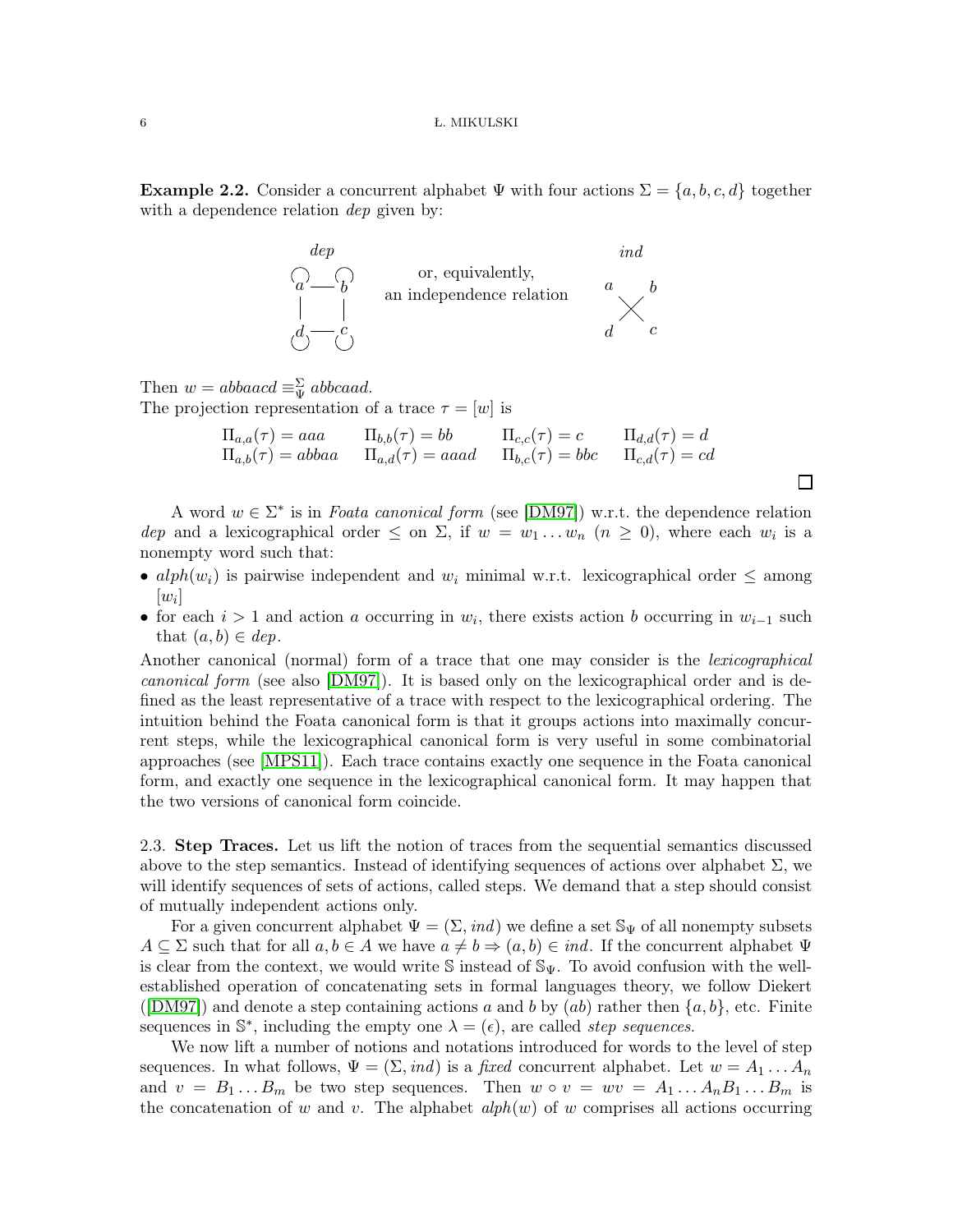within w, and  $\#_a(w)$  is the number of occurrences of an action a within w. Moreover, we define the *step alphabet*  $Alph(w) \subseteq \mathbb{S}$  of a step sequence w as the set of all steps occurring in w.

Both independence and dependence relations may be extended to the case of steps. Two steps  $A, B \in \mathbb{S}$  are independent if and only if  $A \times B \subseteq ind$ , otherwise they are dependent. We not only allow to commute, but also to join/split pairs of independent steps. In fact, the commutation of two independent steps may be composed as two join/split operations. More precisely,  $\equiv_{\Psi}^{\mathbb{S}}$  is a binary relation over  $\mathbb{S}^*$  which is the reflexive, symmetric and transitive closure of the relation  $\sim_{\Psi}^{\mathbb{S}}$  such that  $w \sim_{\Psi}^{\mathbb{S}} v$  if there are  $u, z \in \mathbb{S}^*$  and  $A, B \in \mathbb{S}$  satisfying  $w = uABz$ ,  $v = u(A \cup B)z$ , and  $A \times B \subseteq ind$ . Note that  $A \cap B = \emptyset$ , since *ind* is irreflexive. Equivalence classes of  $\equiv_{\Psi}^{\S}$  are called *step traces* (see [\[Vog91\]](#page-25-7)). The trace containing a step sequence w is denoted by [w], while set of all step traces – by  $\mathbb{S}^*/_{\equiv_{\Psi}^{\mathbb{S}}}$ . Step traces are a conservative extension of sequential traces. To justify this statement we prove

<span id="page-6-0"></span>**Proposition 2.3.** Let  $\Psi = (\Sigma, ind)$  be a concurrent alphabet, and w, v two step sequences over  $\Psi$ . If  $w = uABz$  and  $v = uBAz$ , where  $u, z \in \mathbb{S}^*$  and  $A \times B \subseteq \text{ind}$  then  $w = \frac{\mathbb{S}}{\Psi} v$ .

*Proof.* Directly from the definition, both w and v are in the relation  $\sim_{\Psi}^{\mathbb{S}}$  with  $y = u(A \cup B)z$ . Since  $\equiv_{\Psi}^{\mathbb{S}}$  is the reflexive, symmetric and transitive closure of  $\sim_{\Psi}^{\mathbb{S}}$ , we have  $w = \psi$  and  $v \equiv_{\Psi}^{\mathbb{S}} y$ , so also  $w \equiv_{\Psi}^{\mathbb{S}} v$ . П

We define two operations which help to move from step semantics into sequential semantics and vice versa. Let  $A \in \mathbb{S}$  be a step and  $\leq$  be a total order on  $\Sigma$ . Using the relation ≤ we define  $min(A)$ , the minimal representative of a step  $\emptyset \neq A \in \mathbb{S}$  as the minimal action in A with respect to  $\leq$ . Note that  $min(\emptyset)$  is not defined. We define the *lexicographical* linearization of step A as

$$
lex(A) = \begin{cases} \epsilon & \text{for} \quad A = \varnothing \\ min(A)lex(A \setminus min(A)) & \text{for} \quad A \neq \varnothing. \end{cases}
$$

We extend the operation  $lex$  to step sequences and sets of step sequences in the usual way:

$$
lex(A_1A_2...A_n) = lex(A_1)lex(A_2)...lex(A_n),
$$
  

$$
lex(X) = \{lex(w) \mid w \in X\}.
$$

As a reverse operation, we define a *singletonization* of an action a by  $\text{step}(a) = \{a\}$  and extend it to the case of sequences by  $\text{step}(a_1 \ldots a_n) = \text{step}(a_1) \ldots \text{step}(a_n)$ .

Since no two dependent actions may occur in the same step, we can easily lift the notion of projections onto unary and binary dependent subalphabets to the case of step sequences being representatives of step traces:

$$
\Pi_{a,b}(Aw) = \begin{cases} a\Pi_{a,b}(w) & \text{for} \quad a \in A \\ b\Pi_{a,b}(w) & \text{for} \quad b \in A \\ \Pi_{a,b}(w) & \text{for} \quad \{a,b\} \cap A = \varnothing \end{cases}
$$

and  $\Pi_{a,b}(\lambda) = \epsilon$ . Note that both actions a and b can not simultaneously be in A, since they are dependent.

<span id="page-6-1"></span>**Proposition 2.4.** Let  $\Psi = (\Sigma, ind)$  be a concurrent alphabet, and  $w, u \in \mathbb{S}^*$  two step sequences over  $\Psi$ . Then  $w \equiv_{\Psi}^{\mathbb{S}} u$  if and only if  $lex(w) \equiv_{\Psi}^{\Sigma} lex(u)$ .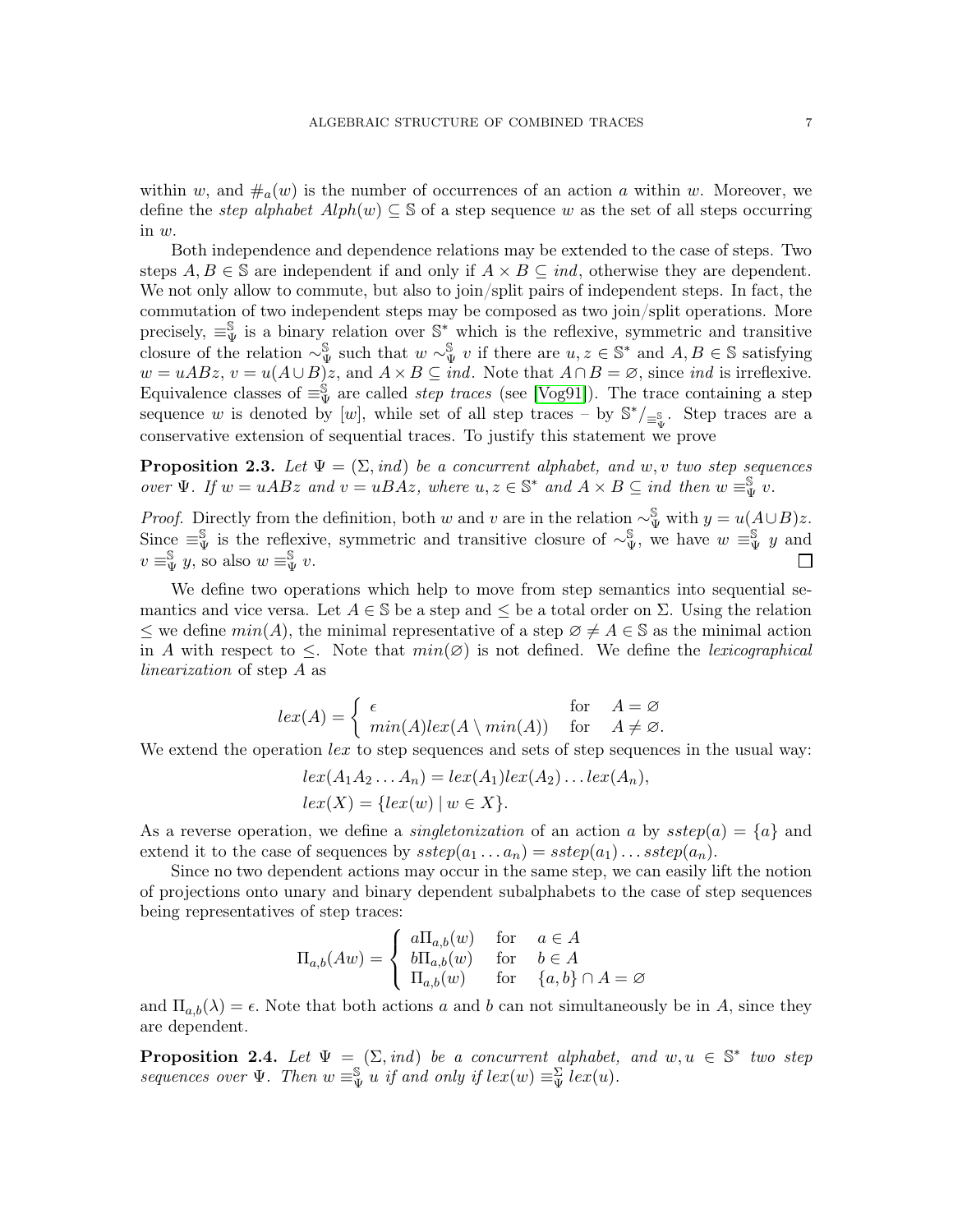Proof. Since every action in sequential semantics can be treated as a singleton step in step semantics, the implication  $lex(w) \equiv \frac{\sum v}{\sum w} \cdot (w) \Rightarrow w \equiv \frac{\sum v}{\sum w} \cdot (w)$  follows directly from Proposition [2.3.](#page-6-0) Therefore we need to prove that  $w = \frac{S}{\Psi} u \Rightarrow lex(w) = \frac{S}{\Psi} lex(u)$ .

Recalling the definition of step traces, it is sufficient to show that for  $A, B \in \mathbb{S}$  such that  $A \times B \subseteq ind$  we have  $lex(A)lex(B) \equiv_{\Psi} \{lex(A \cup B)$ . We make use of the projection formulation for sequential trace equivalence. Since  $A \times B \subseteq ind$  we have  $A \cap B = \emptyset$ . Moreover  $A \cup B$  is a step, hence for every dependent pair  $(a, b)$  we have  $\Pi_{a,b}(A \cup B)$  empty or equal to a single action (also in the degenerated case  $a = b$ ).

Therefore for every  $(a, b) \in dep$  we have either

$$
\Pi_{a,b}(A\cup B) = \Pi_{a,b}(A) \text{ when } \{a,b\} \cap A \neq \emptyset \land \{a,b\} \cap B = \emptyset,
$$

or

$$
\Pi_{a,b}(A \cup B) = \Pi_{a,b}(B) \text{ when } \{a,b\} \cap B \neq \emptyset \land \{a,b\} \cap A = \emptyset.
$$
  
Hence  $\Pi_{a,b}(A \cup B) = \Pi_{a,b}(A)\Pi_{a,b}(B)$  and  $lex(A)lex(B) \equiv_{\Psi}^{\Sigma} lex(A \cup B).$ 

<span id="page-7-0"></span>**Proposition 2.5.** Let w be a step sequence over a concurrent alphabet  $\Psi$ . Then the sequences of singletons are fixpoints of the function sstep  $\circ$  lex, i.e.

 $\Box$ 

 $\Box$ 

$$
sstep \circ lex(w) = w \iff \forall_{A \in Alph(w)} |A| = 1.
$$

Proof.

=⇒: Let  $w \in \mathbb{S}^*$  and  $A \in Alph(w)$  be such that  $|A| > 1$ . Without loss of generality we may assume that  $A$  is the first step in  $w$ . Then

$$
lex(w) = lex(Aw') = lex(A)lex(w') = min(A)lex(A \setminus min(A))lex(w'),
$$

hence

$$
sstep \circ lex(w) = sstep(min(A))step \circ lex((A \setminus min(A))w').
$$

As a result we get that the first step in  $step \circ lex(w)$  is a singleton, which is in contradiction with the assumption  $|A| > 1$ . Hence  $\forall_{A \in Alph(w)} |A| = 1$ .

⇐=:

have  $a_i = lex(A_i)$  and  $sstep(a_i) = A_i$ , so

The second implication is straightforward, since  $|A| = 1$  implies  $A = \{a\}$  and  $a = min(A)$ , so  $lex(A) = a$  and  $step \circ lex(A) = step(a) = \{a\} = A$ . Let  $w = A_1 ... A_n$ . Directly from the definitions

$$
sstep \circ lex(w) = sstep \circ lex(A_1) \dots sstep \circ lex(A_n) = A_1 \dots A_n = w.
$$

<span id="page-7-1"></span>**Proposition 2.6.** Let u be a sequence over a concurrent alphabet  $\Psi$ . Then lex∘sstep(u) = u. *Proof.* Let  $u = a_1 \ldots a_n$  and  $A_i = \{a_i\}$ . Analogously to the proof of Proposition [2.5,](#page-7-0) we

$$
lex \circ \, \text{step}(u) = lex \circ \, \text{step}(a_1 \dots a_n) = lex(\, \text{step}(a_1) \dots \, \text{step}(a_n))
$$
\n
$$
= lex(A_1 \dots A_n) = lex(A_1) \dots lex(A_n) = a_1 \dots a_n = u.
$$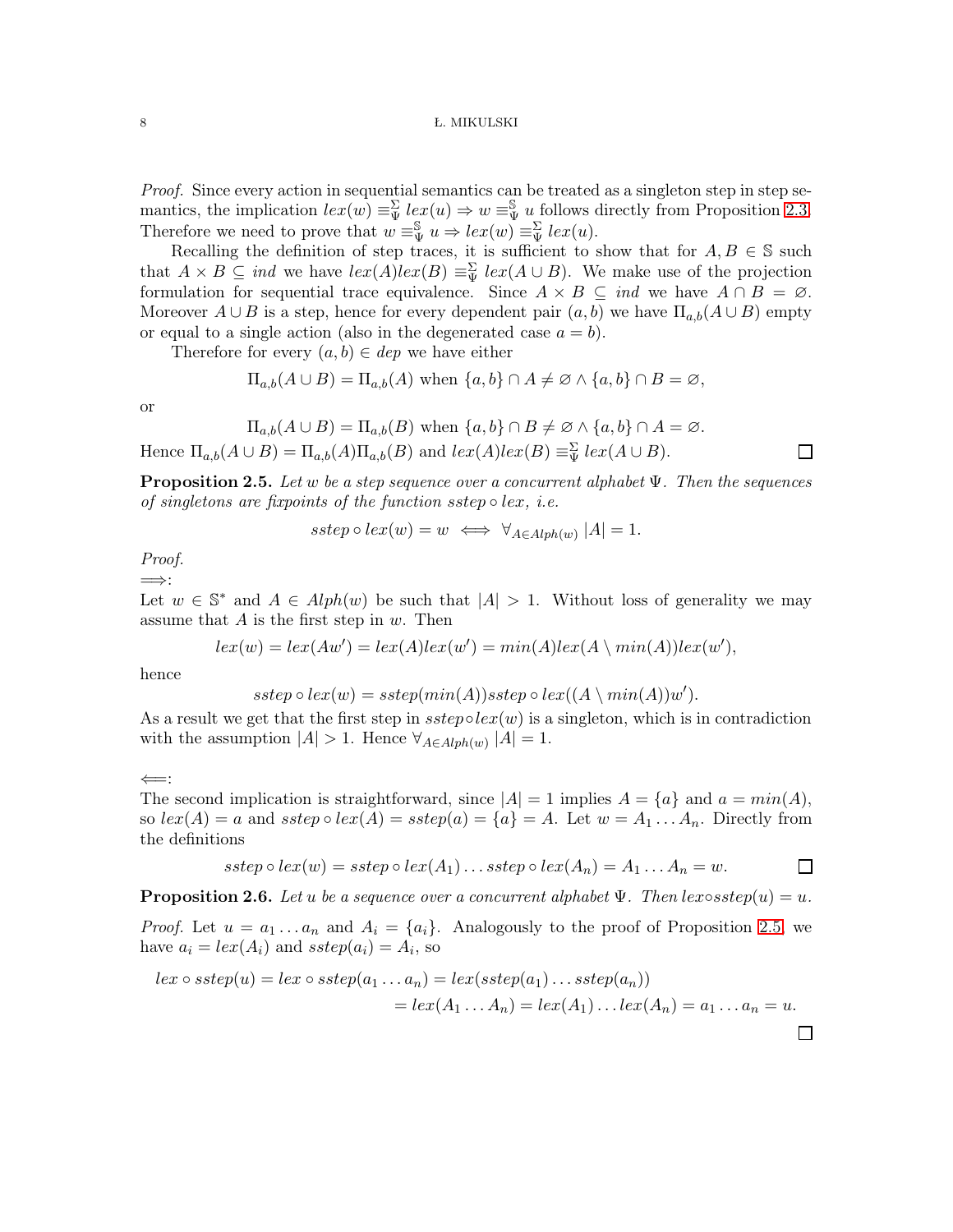The pair  $(\mathbb{S}^*/_{\equiv^{\mathbb{S}}_{w}}, \circ)$  is a (step trace) monoid, where  $\tau \circ \tau' = [w \circ w']$ , for any step sequences  $w \in \tau$  and  $w' \in \tau'$ . Step trace concatenation is well-defined as  $[w \circ w'] = [v \circ v']$ , for all  $w, v \in \tau$  and  $w', v' \in \tau'$ . A step trace  $\tau$  is a prefix of a step trace  $\tau'$  if there is a step trace  $\tau''$  such that  $\tau \circ \tau'' = \tau'$ . As in the case of sequential traces, for every step trace  $\tau$  and every  $a \in \Sigma$ , we can define  $alph(\tau) = alph(w)$  and  $\#_a(\tau) = \#_a(w)$ , where w is any step sequence belonging to  $\tau$ . The situation with the step alphabet, as it is not an invariant of a step trace, is a bit more complex: we define  $Alph(\tau) = \bigcup_{w \in \tau} Alph(w)$ .

<span id="page-8-0"></span>**Theorem 2.7.** Let  $\Psi$  be a concurrent alphabet, and  $w, u \in \mathbb{S}^*$ . Then  $w \equiv \mathbb{S}^* u$  if and only if  $\forall_{(a,b)\in dep} \Pi_{a,b}(w)=\Pi_{a,b}(u).$ 

Proof. The proof follows directly from Proposition [2.4](#page-6-1) and the projection based definition of trace equivalence (in sequential semantics).  $\Box$ 

Next, we give the canonical (normal) form of a step trace which essentially captures a greedy, maximally concurrent, execution of the actions occurring in the step trace conforming to the independence relations. A step sequence  $w = A_1 \dots \hat{A_n} \in \mathbb{S}^*$  is in Foata canonical form if, for each  $i \leq n$ , whenever  $Av \equiv^{\mathbb{S}}_{\Psi} A_i \dots A_n$  for some  $A \in \mathbb{S}$  and  $v \in \mathbb{S}^*$ , then  $A \subseteq A_i$ . One can see that all suffixes and all prefixes of a step sequence in Foata canonical form are also in Foata canonical form, and that each step trace comprises a unique step sequence in Foata canonical form. Note that the following statement holds:

**Proposition 2.8.** Let  $\Psi$  be a concurrent alphabet. A step sequence  $w = A_1 \dots A_n \in \mathbb{S}^*$  is in Foata canonical form if and only if for every  $i < n$ , there is no  $\emptyset \neq A \subseteq A_{i+1}$  such that  $A_i \times A \subseteq ind.$ Proof.

=⇒:

Let  $w = A_1 \dots A_n$  be in Foata canonical form. Suppose that there are  $i < n$  and  $\emptyset \neq A \subseteq A_i$ such that  $A \times A_i \subseteq ind$ . Then, since for every  $A_k$  we have  $A_k \times A_k \subseteq (ind \cup I)$ ,

 $A_iA_{i+1} \ldots A_n \equiv_{\Psi}^{\mathbb{S}} A_iA(A_{i+1} \setminus A)A_{i+2} \ldots A_n \equiv_{\Psi}^{\mathbb{S}} (A_i \cup A)(A_{i+1} \setminus A)A_{i+2} \ldots A_n,$ 

and by  $A \neq \emptyset$  we obtain that w is not in Foata canonical form. Hence there are no such  $i < n$  and  $A \subseteq A_{i+1}$ .

Let  $w = A_1 \dots A_n$  and for every  $i < n$ , there is no  $\emptyset \neq A \subseteq A_{i+1}$  such that  $A_i \times A \subseteq ind$ . Assume moreover that  $Av \equiv_{\Psi}^{\mathbb{S}} A_i \dots A_n$  and let  $B = A_i \setminus \overline{A}$ . Suppose that B is not empty and let j be the least index such that  $B \cap A_j \neq \emptyset$ . By Theorem [2.7](#page-8-0) not only such j exist, but also we get that  $B \times A_k \subseteq ind$  for every  $i < k < j$ . Hence  $B \cap A_j$  is a nonempty step contained in  $A_j$  and  $(B \cap A_j) \times A_{j-1} \subseteq ind$ , which gives a contradiction with the assumptions, and so B has to be empty, which ends the proof.  $\Box$ 

We can also distinguish one of the representatives of  $\tau$ , built from singletons. Note that such step sequences may be considered as sequences over  $\Sigma$  and compared using lexicographical order ≤. Similarly to the case of sequential traces, we call the least (with respect to the order  $\leq$ ) singleton based representative of a step trace  $\tau$  its lexicographical canonical form.

Canonical forms of sequential and step traces connect those two worlds. More precisely, the following hold:

<sup>⇐</sup>=: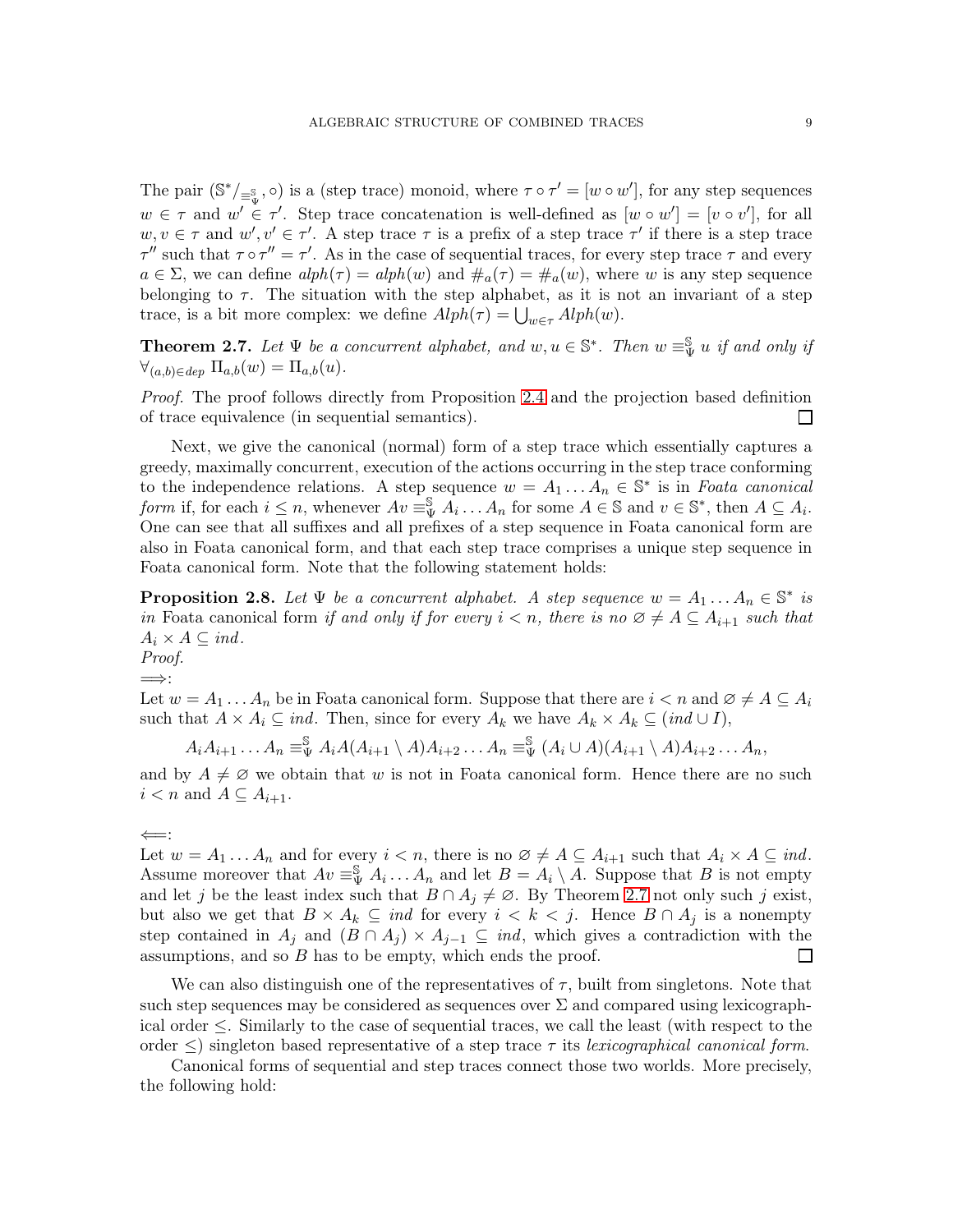<span id="page-9-2"></span>**Theorem 2.9.** Let  $\Psi = (\Sigma, ind)$  be a concurrent alphabet. Then a step sequence w is in lexicographical canonical form if and only if all  $A \in Alph(w)$  are singletons and the sequence  $lex(w)$  is in lexicographical canonical form.

Proof. According to Proposition [2.5,](#page-7-0) it is only an equivalent reformulation of the definition.

 $\Box$ 

<span id="page-9-0"></span>**Theorem 2.10.** Let  $\Psi = (\Sigma, ind)$  be a concurrent alphabet. If a step sequence  $w =$  $A_1A_2 \ldots A_k$  is in Foata canonical form then the sequence  $u = lex(w)$  is in Foata canonical form.

*Proof.* We have to prove that sequences  $lex(A_1), \ldots, lex(A_k)$  satisfy the conditions from the definition of Foata canonical form in the case of sequential trace. The elements of every  $A_i$  are pairwise independent since  $A_i$  is a step. Let us suppose that there exist  $1 < i \leq k$ and  $a \in A_i$  such that a is independent with every action b from  $A_{i-1}$ . Let  $A = \{a\}$ . Then  $A \neq \emptyset$ ,  $A \subseteq A_i$ , and  $A_{i-1} \times \overline{A} \subseteq \overline{ind}$ . From the definition of Foata canonical form in the case of step traces we have that  $w$  is not in Foata canonical form. Hence,  $u$  is indeed in Foata canonical form.  $\Box$ 

<span id="page-9-1"></span>**Theorem 2.11.** Let  $\Psi = (\Sigma, ind)$  be a concurrent alphabet. If a sequence  $u = a_1 a_2 \dots a_n$  is in Foata canonical form then there exists a step sequence  $w = A_1 A_2 \ldots A_k$  in Foata canonical form such that  $u = lex(w)$ .

Proof. From the definition of Foata canonical form, we know that there exist sequences  $u_1, \ldots, u_k$  such that the elements of  $alph(u_i)$  are pairwise independent for every  $0 < i \leq k$ . Hence, for every  $0 < i \leq k$  we have that  $alph(w_i)$  is a step over  $\Psi$ . Let  $A_i = alph(w_i)$ . Suppose that w is not in Foata canonical form. Then, there exist nonempty  $A \in \mathbb{S}$  and  $0 < i < k$  such that  $A \subseteq A_{i+1}$  and  $A_i \times A \subseteq ind$ . Let  $a \in A$ . Since  $A_i \times A \subseteq ind$  there is no  $b \in A$  dependent with a. Hence u is not in Foata canonical form. This contradicts the assumptions and proves the theorem.  $\Box$ 

We conclude this subsection by formulating and proving a result that establishes a relationship between two semantics in which we can consider traces:

<span id="page-9-3"></span>**Theorem 2.12.** Let  $\sigma \in \Sigma^* /_{\equiv \frac{\Sigma}{\Psi}}$  be a trace (in sequential semantics). Then there exists a unique step trace  $\tau$  such that  $lex(\tau) = \sigma$ .

*Proof.* Theorems [2.10](#page-9-0) and [2.11](#page-9-1) allow us to associate sequential trace  $\sigma$  with a trace  $\tau$  using their Foata canonical forms.

Let w be a lexicographical canonical form of  $\tau$ . By Theorems [2.9](#page-9-2) and [2.7,](#page-8-0) and definition of sequential traces based on projections, we get that  $lex(w) \in \sigma$  and lexicographical canonical forms of  $\sigma$  and  $\tau$  also overlaps. By Proposition [2.4](#page-6-1) we conclude that  $lex(\tau) \subseteq \sigma$ .

Let  $X = \{sstep(u) \mid u \in \sigma\}$ . By Propositions [2.6](#page-7-1) and [2.4](#page-6-1) we get that  $X \subseteq \tau$  and  $lex(X) = \sigma$ . Hence  $\sigma = lex(X) \subseteq lex(\tau)$  which ends the proof.  $\Box$ 

2.4. Comtraces. Whereas traces are satisfactory to describe the concurrent behaviour of EN-systems, they are not sufficient to capture the behaviour of systems with inhibitor arcs. To deal with such systems, we recall the notion of combined traces (see [\[JK95\]](#page-25-2)).

A comtrace alphabet is a triple  $\Theta = (\Sigma, \text{sim}, \text{ser})$ , where  $\Sigma$  is an arbitrary alphabet and  $ser \subseteq sim \subseteq \Sigma \times \Sigma$  are two relations, respectively called *serialisability* and *simultaneity*; it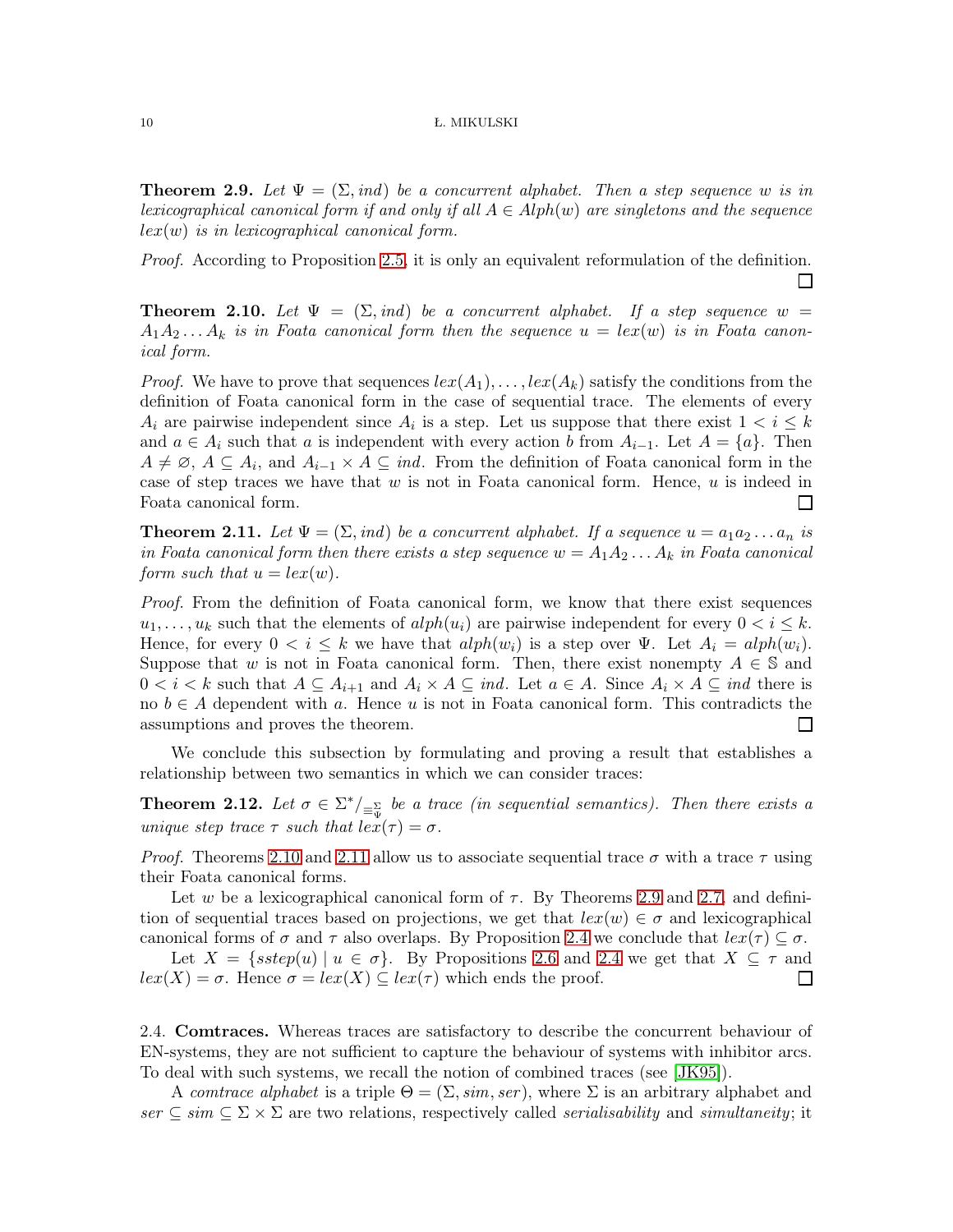is assumed that sim is irreflexive and symmetric. Intuitively, if  $(a, b) \in sim$  then a and b may occur simultaneously, whereas  $(a, b) \in ser$  means that in such a case a may also occur before b (with both executions being equivalent). The set of all (potential) steps over  $\Theta$ , or step alphabet, is then defined as the set  $\mathbb{S}_{\Theta}$  comprising all nonempty sets of actions  $A \subseteq \Sigma$ such that  $(a, b) \in sim$ , for all distinct  $a, b \in A$ . If the comtrace alphabet  $\Theta$  is clear from the context, we would write  $\mathbb S$  instead of  $\mathbb S_{\Theta}$ .

The *comtrace congruence* over  $\Theta$ , denoted by  $\equiv_{\Theta}$ , is the reflexive, symmetric and transitive closure of the relation  $\sim_{\Theta} \subseteq \mathbb{S}^* \times \mathbb{S}^*$  such that  $w \sim_{\Theta} v$  if there are  $u, z \in \mathbb{S}^*$  and  $A, B \in \mathbb{S}$ satisfying  $w = uABz$ ,  $v = u(A \cup B)z$  and  $A \times B \subseteq ser$ . Note that  $A \cap B = \emptyset$  as ser is irreflexive.

Equivalence classes of the relation  $\equiv_{\Theta}$  are called *comtraces* (see [\[JKK11\]](#page-25-8)), and the comtrace containing a given step sequence w is denoted by  $[w]$ . The set of all comtraces is denoted by  $\mathbb{S}^*/_{\equiv_{\Theta}}$ , and the pair  $(\mathbb{S}^*/_{\equiv_{\Theta}}, \circ)$  is a (comtrace) monoid, where  $\tau \circ \tau' = [w \circ w']$ , for any step sequences  $w \in \tau$  and  $w' \in \tau'$ . Comtrace concatenation is well-defined as  $[w \circ w'] = [v \circ v']$ , for all  $w, v \in \tau$  and  $w', v' \in \tau'$ . A comtrace  $\tau$  is a prefix of a comtrace  $\tau'$  if there is a comtrace  $\tau''$  such that  $\tau \circ \tau'' = \tau'$ . As in the case of step traces, for every comtrace  $\tau$  and every  $a \in \Sigma$ , we can define  $\alpha$ ,  $a \neq b$  and  $\mu_a(\tau) = \mu_a(\tau) = \mu_a(\tau)$ , where w is any step sequence belonging to  $\tau$ . Moreover,  $Alph(\tau) = \bigcup_{w \in \tau} Alph(w)$ .

Next, we give the canonical form of a comtrace which essentially captures a greedy, maximally concurrent, execution of the actions occurring in the comtrace conforming to the simultaneity and serialisability relations. A step sequence  $w = A_1 \dots A_n \in \mathbb{S}^*$  is in Foata canonical form if, for each  $i \leq n$ , whenever  $Av \equiv_{\Theta} A_i \dots A_k$  for some  $A \in \mathbb{S}$  and  $v \in \mathbb{S}^*$ , then  $A \subseteq A_i$ . This canonical form of a comtrace is extensively discussed in [\[JL11\]](#page-25-9). One can see that all suffixes and all prefixes of step sequence in Foata canonical form are also in Foata canonical form, and that each comtrace comprises a unique step sequence in Foata canonical form.

Note that an alternative (equivalent) definition of normal form requires that, for every  $i < k$ , there is no  $\emptyset \neq A \subseteq A_{i+1}$  such that  $A_i \times A \subseteq \text{ser}$  and  $A \times (A_{i+1} \setminus A) \subseteq \text{ser}$ . Moreover, in the cases of sequential and step traces we define two canonical forms. The first is, as in the case of comtraces, Foata canonical form, while the latter is called lexicographical. Both of those canonical forms prove to be very elegant and useful theoretical tool (as an example see prove of Theorem [2.12\)](#page-9-3). In the next section we define the lexicographical canonical form of a comtrace. It is one of the main notions introduced and utilised in this paper. But previously, let us discuss in detail direct relationships between atomic actions.

2.5. Relations between actions. In our discussion, we use a number of relations capturing semantically meaningful relationships between individual actions (see also [\[MK11\]](#page-25-10)):

- Dependence  $dep = (\Sigma \times \Sigma) \setminus sim$ , and independence  $ind = ser \cap ser^{-1}$ . Both relations have their counterparts in trace theory, and we denote them in the same way. If two actions are dependent then they never occur in a common step. Two actions are independent if they can be executed in any order as well as simultaneously (as  $ser \subseteq sim$ ).
- Semi-independence  $sin = sim \setminus ser$ . In contrast to the situation found in traces, dependence and independence do not describe all possible relationships between individual actions in comtraces. The remaining ones are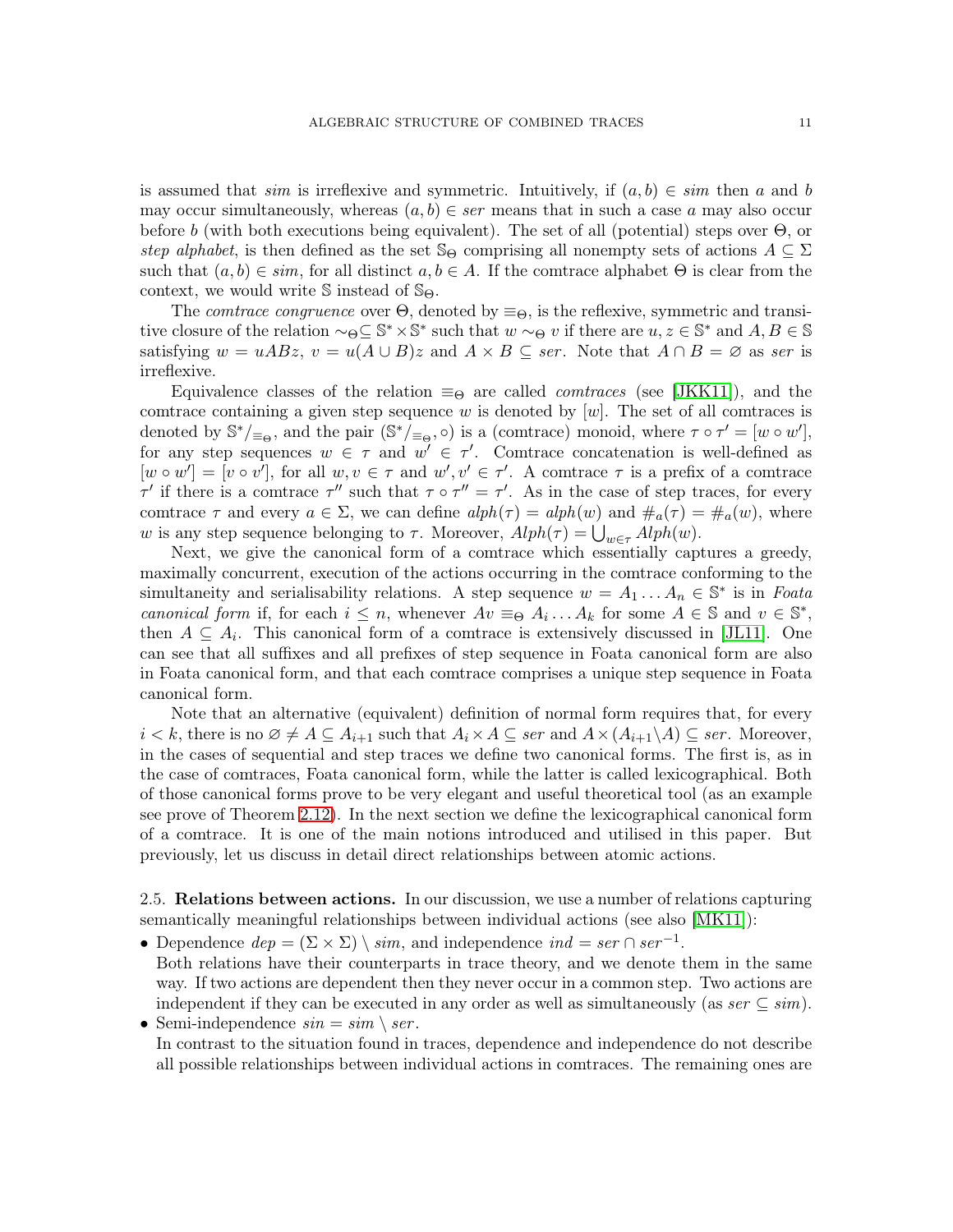called, due to the possibility of occurring together without being fully independent, semiindependent actions. Semi-independent actions may be further divided into symmetric and antisymmetric parts:

− Strong simultaneity  $ssm = sim \setminus (ser \cup ser^{-1}) = sin \setminus ser^{-1}$ .

obstacles) a step  $(ab)$ .

- If two actions are strongly simultaneous then may occur simultaneously but cannot be serialised at all. This means that two occurrences of strongly simultaneous actions which appear together in a step sequence w would appear together in every step sequence belonging to the comtrace  $[w]$ .
- − Weak dependence  $wdp = ser^{-1} \setminus ser = sin \setminus sin^{-1}$ . Two actions are weakly dependent if they can be serialised only in one way. This means that for any two actions  $(a, b) \in wdp$ , if their occurrences appear in the order 'a followed by b' then they behave like completely dependent actions, while appearing in the order 'b followed by  $a'$  allows one to equivalently execute (if there are no other

The main motivation to define all those classes was to capture the essence of the interplay between single atomic elements of concurrent systems modelled using comtraces. As a result we achieve the projection representation defined later.

Similarly to the case of simultaneity and serialisability, each of proposed relations can be described semantically by specific relationships between pre-sets, post-sets and inh-sets of pairs of actions. Note that if the set of neighbouring places of two actions overlaps, then those places are automatically considered as dependent (like in the case of traces and ENsystems). The main role in the further partition is played by the extended neighbourhoods. To capture dependence we have to add (to the overlapping of strict neighbourhoods) the situation when one action has an input place that is simultaneously an inhibitor for the other.

The intersections of post-sets and inh-sets of two different actions are significant if they are not dependent. Namely, if they are totally disjoint, which means that their extended neighbourhoods are disjoint, those two actions are independent. Remaining situations correspond to the cases when two action have disjoint neighbourhoods as well as disjoint pre-sets and inh-sets, but still overlapping extended neighbourhoods and are captured by the semiindependence relation.

Note that in the favourable circumstances both of them might be executable (like in the case of independence), but the execution of one of them may disable the execution of the other. If  $({}^{\circ}b \cap a^{\bullet}) \neq \emptyset \wedge ({}^{\circ}a \cap b^{\bullet}) = \emptyset$  then after executing b we can immediately execute a, but not vice versa. While if both ◦ b ∩ a • and ◦a ∩ b • are nonempty then we cannot split simultaneous execution of a and b. The following table gives a straightforward description of all seven relations for ENI-systems.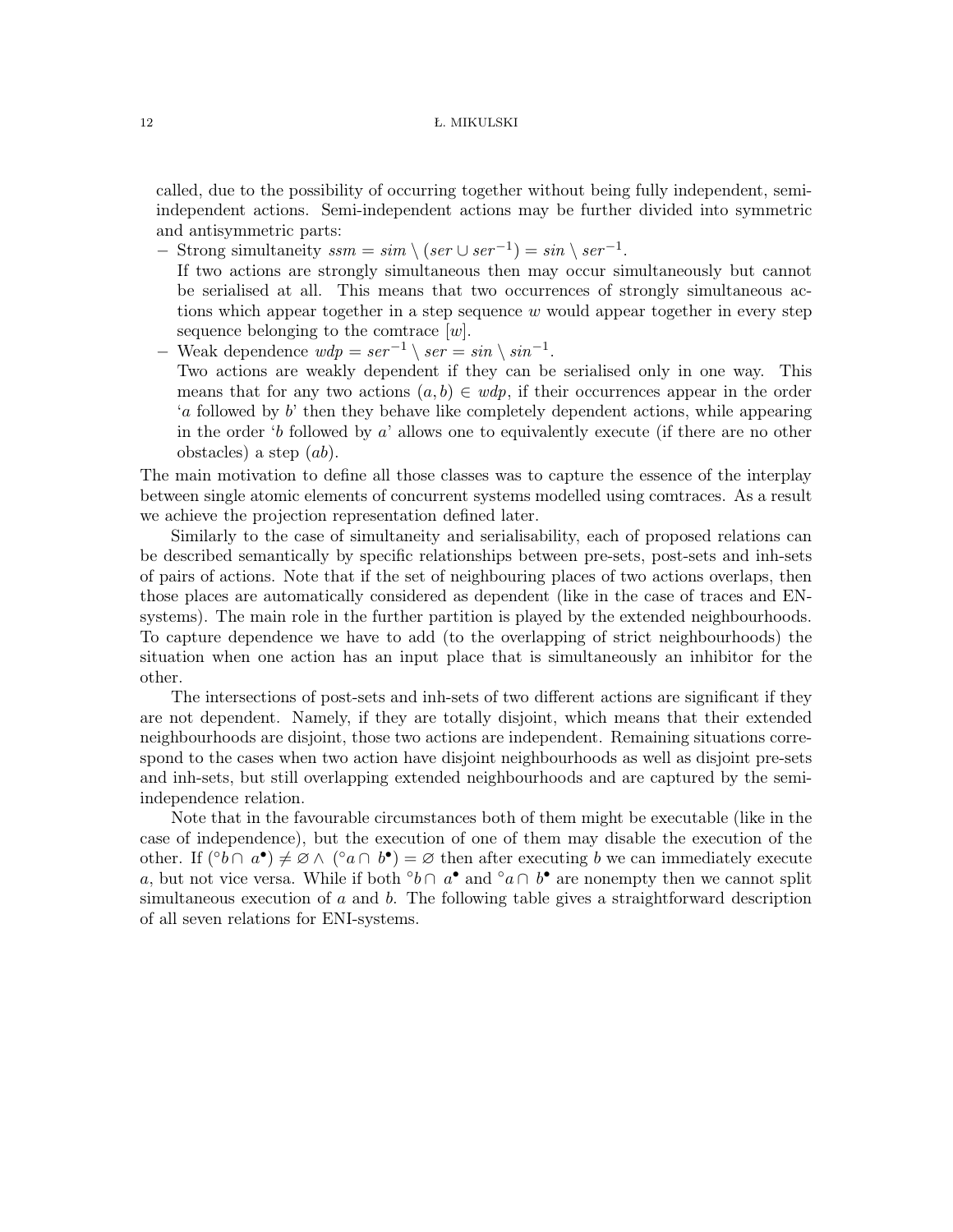| simultaneity        | $(a,b) \in sim \mid \cdot_a \cdot \cap \cdot b \cdot \cdot \cdot \emptyset$ $\land$ $(\circ_a \cap \cdot_b) \cup (\circ_b \cap \cdot_a) = \varnothing$                                                                                                                  |
|---------------------|-------------------------------------------------------------------------------------------------------------------------------------------------------------------------------------------------------------------------------------------------------------------------|
| serialisability     | $(a,b) \in ser \mid (a,b) \in sim \wedge a^{\bullet} \cap (^{\bullet}b \cup {}^{\circ}b) = \varnothing$                                                                                                                                                                 |
| dependence          |                                                                                                                                                                                                                                                                         |
| independence        | $(a, b) \in dep$ $\mathbf{a} \cap \mathbf{b} \neq \emptyset \vee (\degree a \cap \mathbf{b}) \cup (\degree b \cap \mathbf{a}) \neq \emptyset$<br>$(a, b) \in ind$ $(a, b) \notin dep \wedge (\degree a \cap b^{\bullet}) \cup (\degree b \cap a^{\bullet}) = \emptyset$ |
| semi-independence   | $(a,b) \in \sin \mid (a,b) \notin \text{dep} \land (\text{°}b \cap a^{\bullet}) \neq \varnothing$                                                                                                                                                                       |
| strong simultaneity | $(a,b) \in ssm \mid (a,b) \notin dep \wedge (^\circ b \cap a^\bullet) \neq \varnothing \wedge (^\circ a \cap b^\bullet) \neq \varnothing$                                                                                                                               |
| weak dependence     | $(a,b)\in\mathit{wdp}\,\bigm (a,b)\notin\mathit{dep}\ \wedge\ (\mathrm{^{\circ}b}\cap\ a^{\bullet})\neq\varnothing\ \wedge\ (\mathrm{^{\circ}a}\cap\ b^{\bullet})=\varnothing$                                                                                          |

<span id="page-12-0"></span>**Example 2.13.** Consider a comtrace alphabet  $\Theta$  for ENI-system N from Example [2.1.](#page-4-0) The simultaneity and serialisability relations are given by:

$$
sim = \bigvee_{d=-c}^{a-b} \qquad ser = \bigwedge_{d=-c}^{a-c} \bigvee_{d}
$$

In the net N we have a pair of independent actions  $(a, b)$ . Note that their extended neighbourhoods are disjoint. The only pair of different and dependent actions is  $(b, d)$ . The reason for their dependency is the non-emptiness of their neighbourhoods. All the remaining pairs of different actions are semi-independent. Only one of them, namely  $(a, c)$ , is strongly simultaneous. Note that the post place of one of these actions is an inhibitor place of another, forming in the net graph a special kind of cycle. Similar behaviour (post place which is simultaneously inhibitor place), may be observed in the remaining cases, namely for pairs  $(a, d)$ ,  $(d, c)$  and  $(c, b)$ . However, we have there an asymmetric situation and those pairs of actions are weakly dependent. The five derived relations on actions are as follows:



The combined trace of one of the possible executions in the net N is  $\tau = \{w, v, u, z\}$ , where:

$$
w = (d)(ab)
$$
  
\n
$$
v = (d)(a)(b)
$$
  
\n
$$
u = (ad)(b)
$$
  
\n
$$
z = (d)(b)(a)
$$
.

Moreover, u is a step sequence in Foata canonical form.

 $\Box$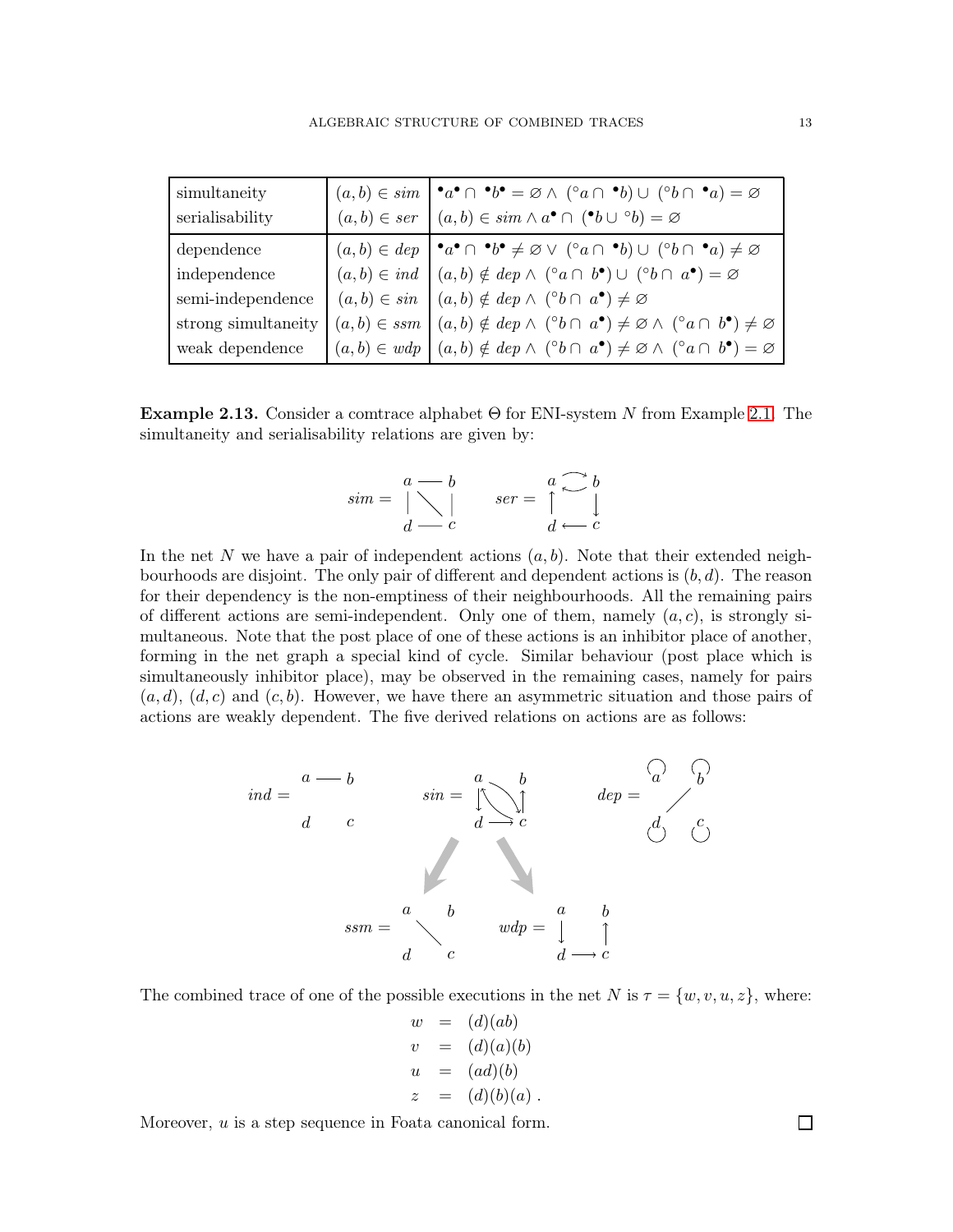### 3. Lexicographical canonical form

We extend the order on actions to the case of steps (sets of actions). Let  $A, B \in \mathbb{S}$  be two steps. If the size of A is smaller then the size of B then  $A\widehat{\leq}B$ . If the sizes are equal,  $A\widehat{\leq}B$  if  $A = B$  or  $A \neq B$  and  $min(A \setminus B) \leq min(B \setminus A)$ . In this way,  $(\mathbb{S}, \widehat{\le})$  becomes a totally ordered set.

Using the order  $\leq$  we can define *lexicographical order* on step sequences in the usual way. The lexicographical canonical form of a comtrace  $\tau$ , denoted by  $minlex(\tau)$ , is the least (with respect to the lexicographical order  $\leq$ ) step sequence contained in the comtrace. Note that, in contrast to the Foata canonical form, the lexicographical canonical form captures one of the most sequential executions of a comtrace. Hence the two canonical forms lie on the opposite sides of the concurrent/sequential spectrum of behaviours. Note that the step sequence v from Example [2.13](#page-12-0) is in lexicographical canonical form (assuming  $a < b < c < d$ ).

**Theorem 3.1.** For a given comtrace  $\tau$ , its Foata canonical form is the  $\hat{\leq}$ -greatest, and its lexicographical canonical form is the  $\hat{\le}$ -least, step sequence contained in  $\tau$ .

*Proof.* The lexicographical canonical form is the  $\leq$ -least step sequence contained in  $\tau$  directly from the definition. We need to prove that Foata canonical form is greater than any other step sequence contained in  $\tau$ .

Let  $u = A_1 \dots A_n, v = B_1 \dots B_m, u \neq v, u \equiv_{\Theta} v$ , and u be in Foata canonical form. Moreover, let  $i = min\{k \mid k \leq n \land A_k \neq B_k\}$ . Note that such a number i exists, since  $u \neq v$ and  $u \equiv_{\Theta} v$  so one sequence cannot be a prefix of another.

We have  $A_1 \ldots A_{k-1} = B_1 \ldots B_{k-1}$ , so directly form the definition of Foata canonical form  $B_k \neq A_k \wedge B_k \subseteq A_k$ . Since  $B_k \widehat{\leq} A_k$ , we have  $B_k \dots B_m \widehat{\leq} A_k \dots A_n$ , and  $v \widehat{\leq} u$ .  $\Box$ 

3.1. Indivisible steps and sequences. The structure and semantics of relations *sim* and ser mean that some actions have to appear simultaneously in every step sequence contained in a comtrace (in other word, they cannot be separated according to the comtrace congruence). A very good example of such actions are those in the ssm relation. The strong simultaneity, however, does not exhaust all situations when actions are "glued" together in a permanent manner. Such a behaviour was used in [\[MK11\]](#page-25-10) to form so called folded actions. It is also worth to observe that the notion of indivisible steps was discussed, in the case of step traces with auto-concurrency, in [\[Vog91\]](#page-25-7). In this section, we discuss the phenomenon of the indivisibility (in the case of comtraces) in depth.

Let us consider a step  $A \in \mathbb{S}$  and a relation  $\equiv_A \subseteq A \times A$ , such that, for all  $a, b \in A$ , we have  $a \equiv_A b$  if  $(a, b) \in (sin|_A)^*$ . Intuitively, the relation  $\equiv_A j \text{oins}$  actions that can be executed simultaneously, but cannot be executed in a sequential way (see Example [3.2\)](#page-13-0). Note that, for arbitrary step A, the relation  $\equiv_A$  is an equivalence relation.

We say that a step  $A \in \mathbb{S}$  is *indivisible* if  $\forall_{a,b \in A}$   $a \equiv_A b$ . The set of all indivisible steps is denoted by S. By  $indiv(\tau)$  we denote the set of all step sequences contained in a comtrace  $\tau$  and built with indivisible steps only.

<span id="page-13-0"></span>Example 3.2. Let us recall the comtrace alphabet from Example [2.13](#page-12-0) and the relations sim and sin, which are crucial in determining indivisible steps.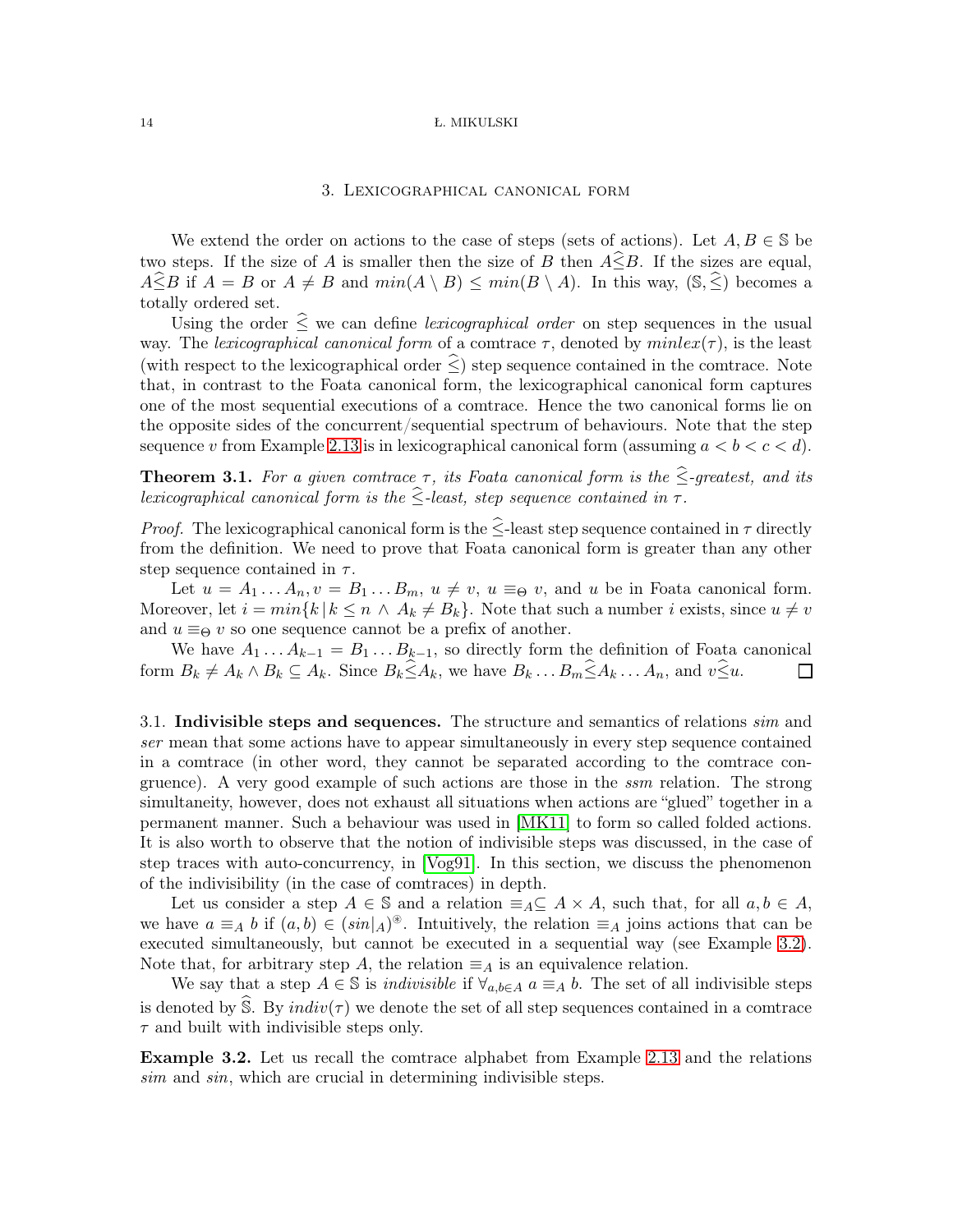$$
sim = \bigwedge_{d=-c}^{a=-b} \qquad \qquad sin = \bigwedge_{d=-c}^{a} \bigwedge_{e}^{b}
$$

The set of all possible steps is  $\mathbb{S} = \{(a), (b), (c), (d), (ab), (ac), (ad), (bc), (cd), (abc), (acd)\},$ while the set of all indivisible steps is  $\hat{\mathbb{S}} = \{(a), (b), (c), (d), (ac), (acd)\}.$  Note that step  $A = (abc)$  is divided by the relation  $\equiv_A$  into two indivisible steps  $B = (b)$  and  $C = (ac)$  and step B occurs not later than step C, while step  $D = (ab)$  is divided by the relation  $\equiv_D$  into two, completely independent, indivisible steps  $(a)$  and  $(b)$ .

Moreover, there are only two sequences of indivisible steps contained in the comtrace  $\tau$ which is defined in Example [2.13.](#page-12-0) These two sequences are  $v = (d)(a)(b)$  and  $z = (d)(b)(a)$ .  $\Box$ 

Intuitively, we can treat the indivisible step sequences belonging to  $indiv(\tau)$  as classical sequences over the alphabet  $\hat{S}$ . Hence we define two complementary relations over this alphabet, the independence relation  $\widehat{ind}$  and the dependence relation  $\widehat{dep}$ . We say that two indivisible steps A and B are *independent* if  $A \times B \subseteq ind = ser \cap ser^{-1}$ ; otherwise two indivisible steps are dependent.

Proposition 3.3. All steps contained in the lexicographical canonical form of a comtrace are indivisible  $(minlex(\tau) \in indiv(\tau))$ .

*Proof.* Suppose, to the contrary, that  $minlex(\tau) = uAv$  contains a non-indivisible step A. We conclude from Lemma [3.4](#page-14-0) that for two disjoint steps  $B$  and  $C$  we have a step sequence  $uBCv \in \tau$  which is different from the step sequence  $minlex(\tau)$ . Since  $B \subseteq A$  and  $A \neq B$ we have  $uBCv \leq uAv$  so we found a step sequence contained in  $\tau$  that is lexicographically smaller than  $minlex(\tau)$ , which contradicts our assumption. Hence all steps contained in  $minlex(\tau)$  are indivisible. П

Recall the *lex* operator defined in Section [2.3.](#page-5-0) It allows us to translate a step sequence to a sequence of actions, and was very helpful in dealing with step traces. In the case of comtraces, however, it has rather narrower application. Therefore, we define the split operator that translates arbitrary step sequences to step sequences of indivisible steps as  $\hat{\mathbb{S}}^* \to \hat{\mathbb{S}}^*$  as

 $\widehat{(A_1 \dots A_n)} = \widehat{A_1} \dots \widehat{A_n} = \text{minlex}(A_1) \dots \text{minlex}(A_n).$ 

The following facts justify an observation that the split operator does not lead beyond the comtrace, see Proposition [3.7.](#page-16-0)

<span id="page-14-0"></span>**Lemma 3.4.** Let  $A \in \mathbb{S} \setminus \hat{\mathbb{S}}$  be a step that is not indivisible. Then there exist two steps, B and C, such that  $A \sim_{\Theta} BC$ . Moreover,  $A/_{\equiv_A} = B/_{\equiv_B} \cup C/_{\equiv_C}$ .

*Proof.* Since A is not indivisible, the relation  $\equiv_A$  divides A into at least two equivalence classes. In the following proof we choose an indivisible step, to play a role of  $B$ . However, at first we separate a special subset of A, denoted by  $D$ . One can think about  $D$  as a set of elements from A, which form a minimal layer in the graph of the relation  $(sin|_A)^*$ .

Let D be the set of all actions  $b \in A$  such that,  $\forall_{a \in A} (b, a) \in (sin|_A)^* \Rightarrow a \in [b]_{\equiv_A}$ . Suppose that D is empty. Let us take any  $b_1 \in A$ . Then, by  $D = \emptyset$ , there exists  $b_2 \in A$ such that  $b_2 \notin [b_1]_{\equiv_A}$  and  $(b_1, b_2) \in (sin|_A)^*$ . Continuing in this way, we can construct an infinite sequence of actions  $b_i \in A$  such that, for all  $i, b_{i+1} \notin [b_1]_{\equiv_A} \wedge (b_i, b_{i+1}) \in (sin|_A)^*$ .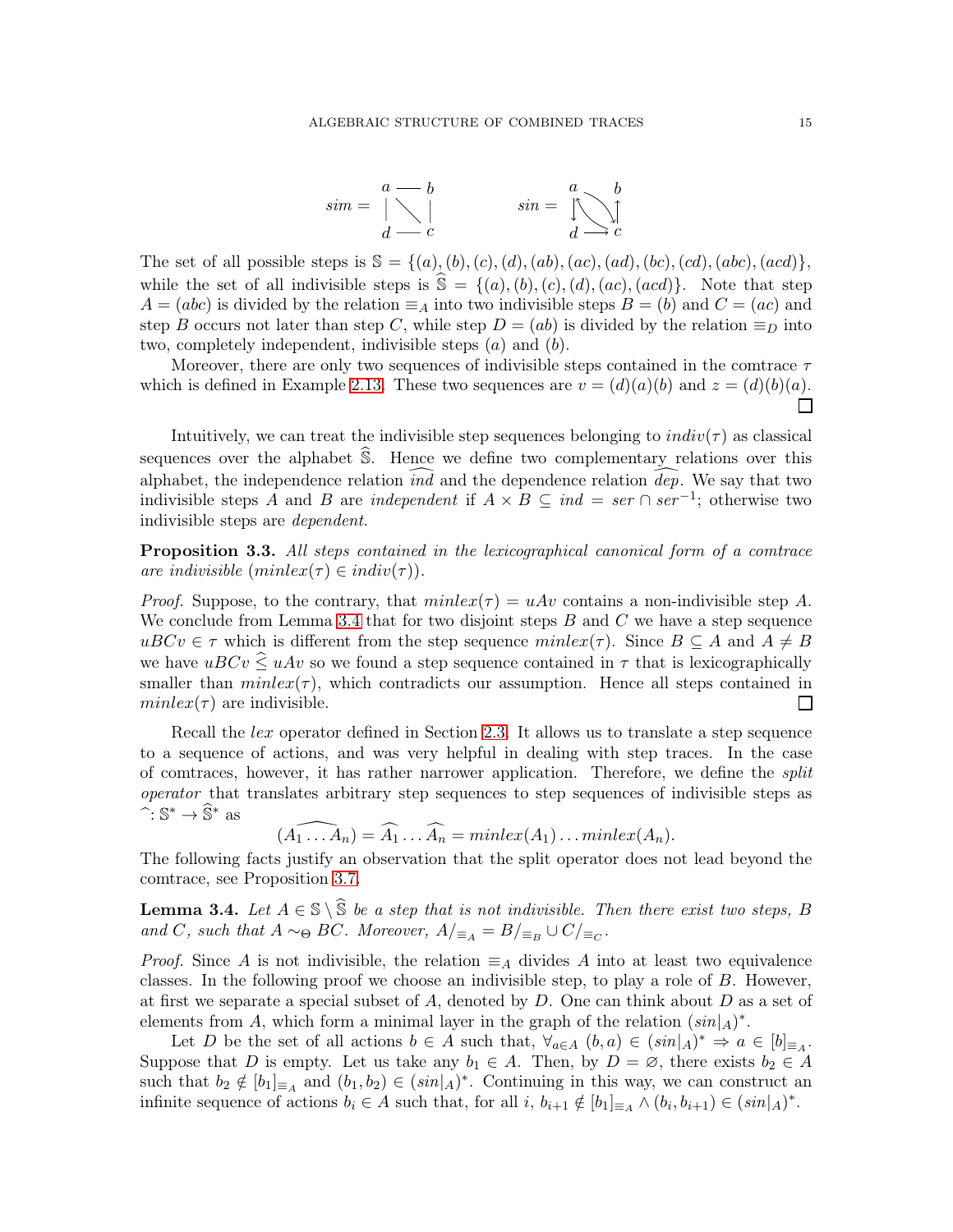Since A is finite, the elements contained in this sequence have to repeat. Let  $b_n = b_m$  and  $n < m$ . Since  $(sin|_A)^*$  is transitive we have  $(b_{n+1}, b_n) \in (sin|_A)^*$  and  $(b_m, b_{n+1}) \in (sin|_A)^*$ , so  $b_{n+1} \in [b_n]_{\equiv A}$  which contradicts the assumption. Hence D is not empty.

Let d be an arbitrary element from D and  $B = [d]_{\equiv_A}$ . A is not indivisible, hence  $A \neq B$ . Moreover, directly from the construction of the set  $D, B \subseteq D$ . Let  $b \in B$  and  $a \in A \setminus B$ . From the definition of D we have that  $(b, a) \notin (sin|_A)^*$ , so  $(b, a) \notin wdp$  and  $(b, a) \notin ssm$ . We also have  $(a, b) \notin dep$  since a and b are both contained in A. This gives

$$
\forall_{a \in A \setminus B} \forall_{b \in B} (a, b) \in wdp \vee (a, b) \in ind.
$$

Hence

$$
\forall_{a \in A \setminus B} \forall_{b \in B} (b, a) \in ser
$$

and finally  $A \sim_{\Theta} B(A \setminus B)$ .

It remains to be proven that  $A/_{\equiv_A} = B/_{\equiv_B} \cup C/_{\equiv_C}$ . According to the definition of the comtrace equivalence,  $A \sim_{\Theta} BC$  implies that  $B \times C \subseteq$  ser. It means that for every pair of actions  $b \in B$  and  $c \in C$  we have  $(b, c) \notin \sin$ . Hence for every  $a, b \in A$  we have  $a \equiv_A b \land a \in B \Rightarrow b \in B$  and  $a \equiv_A b \land a \in C \Rightarrow b \in C$ .

It means that the graphs of the relation sin restricted to steps B and C not only are vertex induced parts of the graph of the relation sin restricted to the step A, but also are a division of this graph (i.e., the union of strongly connected components of graphs  $sin|_B$  and  $sin|_C$  is equal to the set of strongly connected components of the graph  $sin|_A$ , which end the proof.  $\mathsf{L}$ 

**Proposition 3.5.** Let  $\tau$  be a comtrace over  $\Theta$  and  $A \in Alph(\tau)$ . Then

$$
A/_{\equiv_A} \subseteq Alph(\tau).
$$

*Proof.* Since  $A \in Alph(\tau)$ , there exists  $w, u \in \mathbb{S}$  such that  $wAu \in \tau$ . Applying Lemma [3.4](#page-14-0) we can construct the step sequence  $A_1 \ldots A_n$  composed of indivisible steps only and equivalent to step sequence consisting of A only. Moreover,  $A/_{\equiv_A} = \bigcup_{i=1...n} A_i$  and  $wA_1 \dots A_n u \in \tau$ . As a result we get that  $A_i \in Alph(\tau)$ , hence  $A/_{\equiv_A} \subseteq Alph(\tau)$ .

<span id="page-15-0"></span>**Theorem 3.6.** Let  $\tau$  be a comtrace. The set indiv( $\tau$ ) is a trace (with sequential semantic) over the concurrent alphabet  $(\mathbb{S}, \overline{dep})$ .

Proof. To prove the statement of the theorem it is sufficient to show two facts. Firstly, we need to prove that relation *ind* is symmetric and irreflexive. Secondly, we need to argue that by the repeated transposing of two subsequent and independent actions (in fact indivisible steps) we can reach any of other elements of the set  $indiv(\tau)$  and cannot go beyond this set.

We start from the first statement. By the definition of ser the relation  $ind = ser \cap ser^{-1}$ is symmetric and irreflexive. Since two indivisible steps  $A$  and  $B$  are in relation  $ind$  if all pairs of actions  $(a, b) \in A \times B$  are independent, we conclude that the relation *ind* is also symmetric and irreflexive.

Let  $w = uABv$  be a step sequence from  $indiv(\tau)$  and  $(A, B) \in ind$ . By the definition of the *ind* relation we have  $AB \sim_{\Theta} C$  and  $BA \sim_{\Theta} C$ , where  $C = A \cup B$ . Therefore  $uABv \equiv_{\Theta} uBAv$  and the set  $indiv(\tau)$  is equal to its own trace closure. The last needed statement follows from Lemma [3.4](#page-14-0) (about indivisibility of indivisible steps).

Let us suppose that there are two comtrace equivalent step sequences  $u$  and  $v$  belonging to *indiv*( $\tau$ ) that are not trace equivalent. Hence they differ in at least one projection to a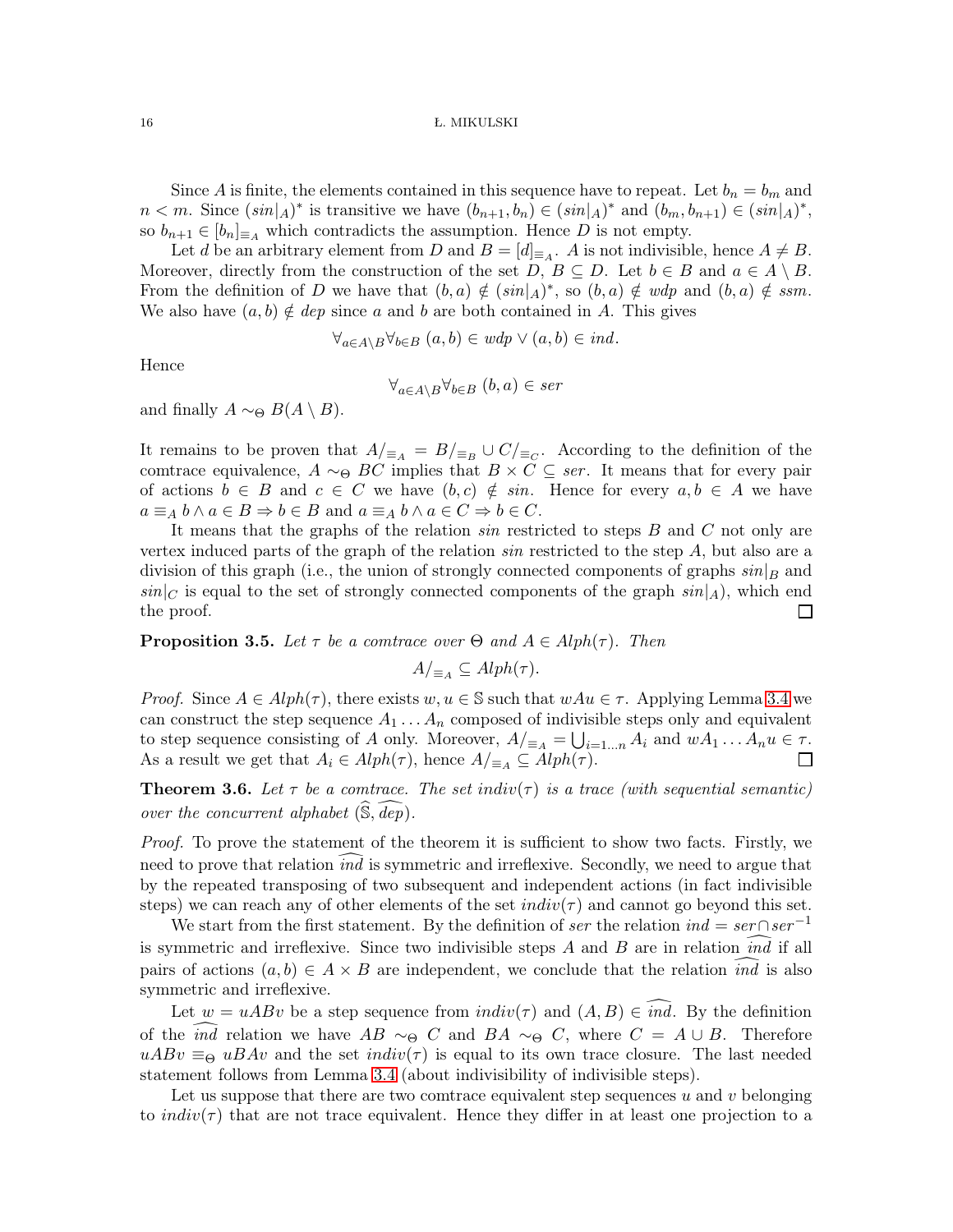binary dependent subalphabet, so there are two occurrences of indivisible steps  $A$  and  $B$ that appear in the two different orders and are dependent  $((A, B) \in dep)$ . Let A precede B in the step sequence u, and B precede A in the step sequence v. From the definition of comtrace equivalence there exists a sequence of equivalent step sequences  $(w_i)_{i=1...n}$  such that  $u = w_1, w_i \sim_{\Theta} w_{i+1}$ , and  $w_n = v$ . In this sequence there has to exist an element  $w_i$  where the considered occurrences of indivisible steps were for the last time in the same order as in  $u(w_i = w'_i X_i Y_i w''_i$  and  $w_{i+1} = w'_{i+1} Z_i w''_{i+1}$  and  $A \subseteq X_i$  and  $B \subseteq Y_i$ ). Hence  $A \times B \subseteq$  ser. Moreover, there exists an element  $w_j$  where the considered occurrences occur for the first time after  $w_i$  in the same order as in  $v(w_j = w'_j Z_j w''_j$  and  $w_{j+1} = w'_{j+1} X_j Y_j w''_{j+1}$ and  $A \subseteq X_j$  and  $B \subseteq Y_j$ ). Hence also  $B \times A \subseteq ser$ . Therefore  $(A, B) \in ind$ , which gives a contradiction and completes the proof. contradiction and completes the proof.

<span id="page-16-0"></span>**Proposition 3.7.** Let  $[w]$  be a comtrace over  $\Theta$ . Then

$$
\widehat{w} \in [w]
$$

and

$$
\widehat{w} = w \Leftrightarrow w \in indiv(\tau).
$$

*Proof.* Let  $w = A_1 \ldots A_n$ . By the definition of the operator  $\hat{\ }$ , we get

 $\hat{w} = minlex(A_1) \dots minlex(A_n).$ 

Since  $minlex(A_i) \equiv_{\Theta} A_i$  we get  $\widehat{w} \equiv_{\Theta} w$ , so  $\widehat{w} \in [w]$ .

Since  $|minlex(A_i)| \geq 1$  and  $|minlex(A_i)| = 1$  if and only if  $minlex(A_i) = \widehat{(A_i)} = A_i$  we conclude that

$$
\widehat{w} = w \Leftrightarrow \forall_i \widehat{A_i} = A_i.
$$

By Lemma [3.4,](#page-14-0)  $(A_i) = A_i$  if and only if  $A_i$  is indivisible. Hence  $\hat{w} = w$  if and only if all  $A_i$ are indivisible and

$$
\widehat{w} = w \Leftrightarrow w \in indiv(\tau).
$$

As an immediate corollary of Theorem [3.6](#page-15-0) and Proposition [3.7,](#page-16-0) we can observe that

<span id="page-16-1"></span>Corollary 3.8. There is a one to one correspondence between the comtraces over comtrace alphabet  $\Theta = (\Sigma, \text{sim}, \text{ser})$  and traces over concurrent alphabet  $\Psi = (\hat{\mathbb{S}}, \hat{dep})$  given by the construction of the set of indivisible steps and dependence relation on them.



One can consider using the above correspondence to apply the methods of enumerating all traces of a given size [\[MPS11\]](#page-25-6) to enumerate comtraces of a given size.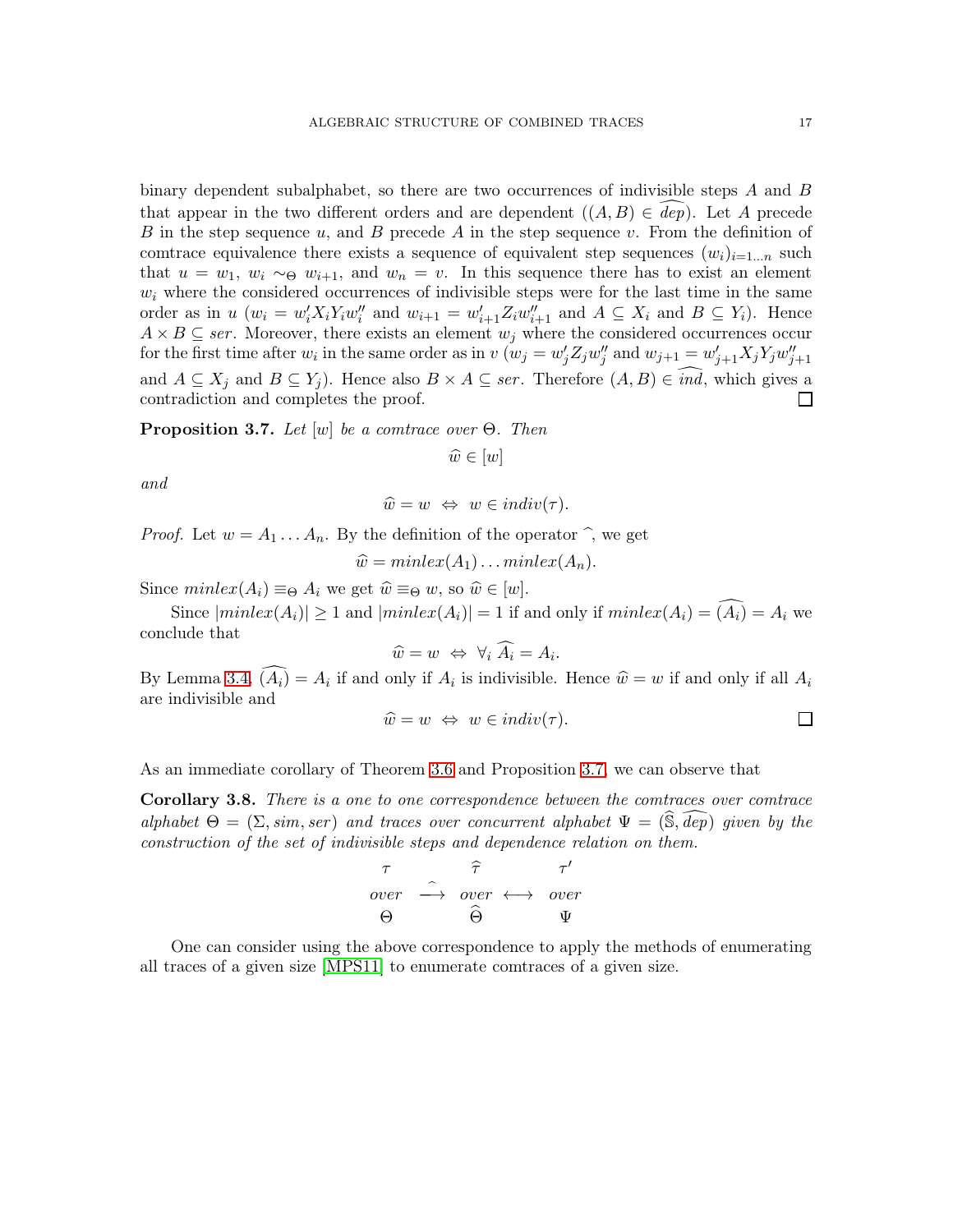## 4. Projection Representation of Comtraces

In the trace theory employing projections onto the cliques of the graph of dependence relation (see also [\[Shi85\]](#page-25-11)) turned out to be a very useful tool. We now extend this notion in the case of the binary and unary cliques only (see also [\[Mik08\]](#page-25-4)), to define the projection representation of comtraces. In the case of traces, we have only two kinds of relationships between actions. As independent actions may be executed in any order (or together in case of step semantics) one can focus on the order implied by the dependence relation.

In the case of comtraces, the situation is more complicated. However, once more we can ignore independent actions and store information about the other three types of relations (dependency, weak dependency and strong simultaneity). Once more, it is sufficient to store the information in the form of sequences. In the case of strong simultaneity, however, we need to add a special symbol  $\perp$  that separates the situations of sequential and simultaneous execution of pairs of actions being considered.

Let  $a, b \in \Sigma$  and  $(a, b) \notin ind$  (possibly  $a = b$ ). For each such pair we define the projection function  $\Pi_{a,b}^{\perp} : \mathbb{S}^* \to (\Sigma \cup \{\perp\})^*$  as follows. First, for a step  $A \in \mathbb{S}$  we have

$$
\Pi_{a,b}^{\perp}(A) = \begin{cases}\n\epsilon & \text{for} \quad \{a,b\} \cap A = \varnothing \\
a & \text{for} \quad a \in A \land b \notin A \\
ba & \text{for} \quad \{a,b\} \subseteq A \land (a,b) \in wdp \\
ab & \text{for} \quad \{a,b\} \subseteq A \land (b,a) \in wdp \\
\perp & \text{for} \quad \{a,b\} \subseteq A \land (a,b) \in ssm\n\end{cases}
$$

Note that there is a straightforward symmetry, namely for all  $(a, b) \notin ind$  the equation  $\Pi_{a,b}^{\perp} = \Pi_{b,a}^{\perp}$  holds. Moreover, according to the definition, we have  $\Pi_{a,a}^{\perp}(A) = \epsilon$  if  $a \notin A$  and  $\Pi_{a,a}^{\perp}(A) = a$  if  $a \in A$ . Then, for a step sequence  $w = A_1 A_2 \dots A_n$  we have

$$
\Pi_{a,b}^{\perp}(w) = \Pi_{a,b}^{\perp}(A_1) \circ \Pi_{a,b}^{\perp}(A_2) \circ \ldots \circ \Pi_{a,b}^{\perp}(A_n).
$$

<span id="page-17-0"></span>**Theorem 4.1.** Let w, u be step sequences over a comtrace alphabet  $\Theta = (\mathbb{S}, \text{sim}, \text{ser})$ . Then  $w \equiv_{\Theta} u \Leftrightarrow \forall_{(a,b)\notin ind} \Pi^{\perp}_{a,b}(w) = \Pi^{\perp}_{a,b}(u).$ 

*Proof.*  $⇒$ : We first prove that

$$
w \equiv_{\Theta} u \Rightarrow \forall_{(a,b)\notin ind} \Pi_{a,b}^{\perp}(w) = \Pi_{a,b}^{\perp}(u).
$$

According to the definition of comtrace equivalence, it is sufficient to prove the statement in the case of equivalent step sequences  $w = A$  and  $u = BC$ . Let  $a, b \in A$ . We consider all but one of the possible relationships of these actions (the remaining case is that of independence).

Case 1:  $(a, b) \in dep$ .

Since actions a and b occur simultaneously in the step  $A$ , this is impossible.

Case 2:  $(a, b) \in ssm$ .

Since actions  $a$  and  $b$  are strongly simultaneous, Lemma [3.4](#page-14-0) shows that they both have to occur in step  $B$  or  $C$ . It means that

$$
\Pi_{a,b}^\perp (BC) = \Pi_{a,b}^\perp (B) \Pi_{a,b}^\perp (C) = \perp \epsilon = \Pi_{a,b}^\perp (A)
$$

or

$$
\Pi_{a,b}^{\perp}(BC) = \Pi_{a,b}^{\perp}(B)\Pi_{a,b}^{\perp}(C) = \epsilon \perp = \Pi_{a,b}^{\perp}(A).
$$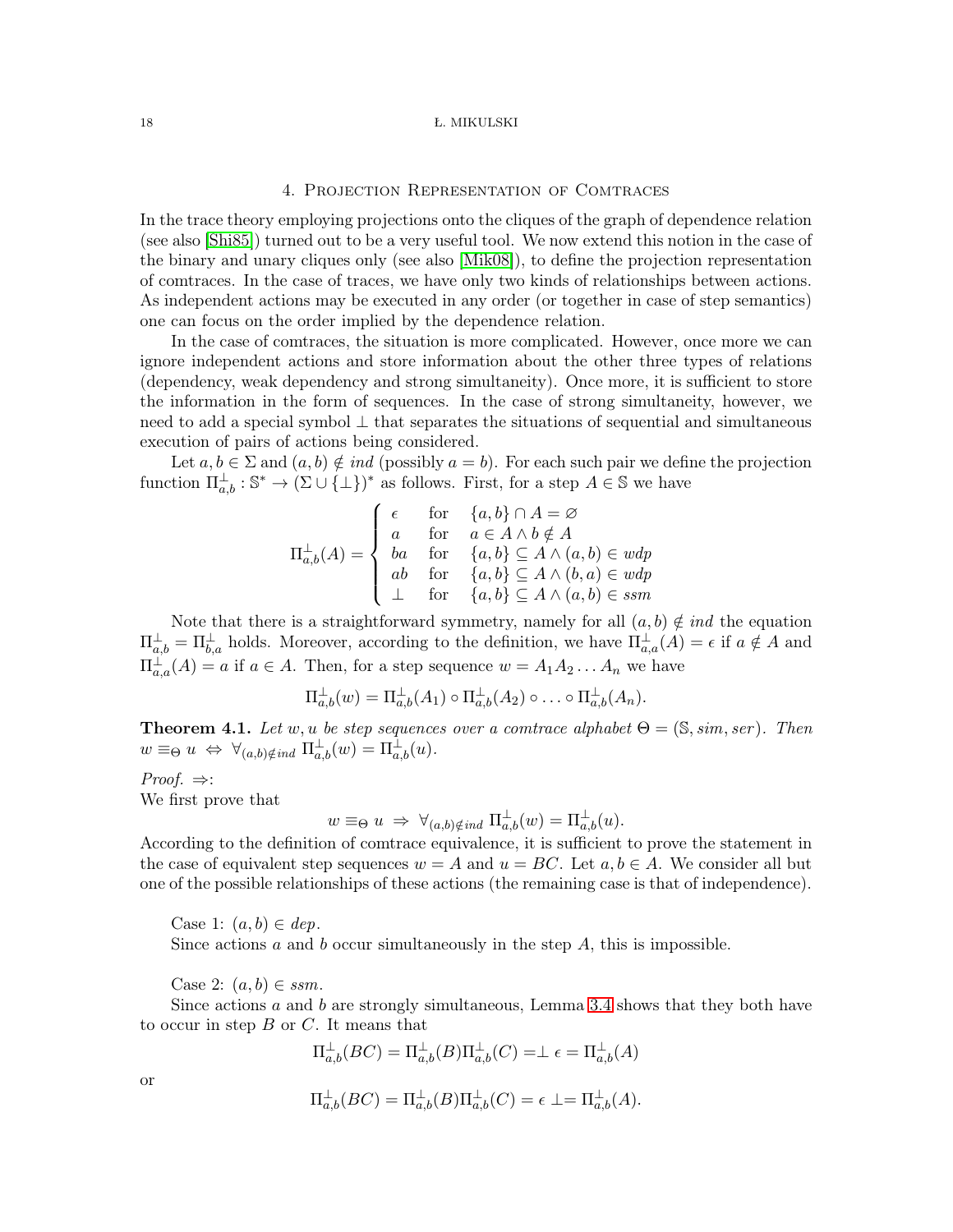Case 3:  $(a, b) \in wdp$ .

Since  $B \times C \subseteq$  ser, it is impossible that  $b \in C$  and  $a \in B$ . If they both belong to one step, we have

$$
\Pi_{a,b}^{\perp}(BC) = \Pi_{a,b}^{\perp}(B)\Pi_{a,b}^{\perp}(C) = (ba)\epsilon = \Pi_{a,b}^{\perp}(A)
$$

or

 $\Pi_{a,b}^{\perp}(BC)=\Pi_{a,b}^{\perp}(B)\Pi_{a,b}^{\perp}(C)=\epsilon(ba)=\Pi_{a,b}^{\perp}(A)$ 

while belonging to the different steps (namely  $b \in B$  and  $a \in C$ ) gives

$$
\Pi_{a,b}^{\perp}(BC) = \Pi_{a,b}^{\perp}(B)\Pi_{a,b}^{\perp}(C) = ba = \Pi_{a,b}^{\perp}(A),
$$

which completes the first part of the proof.

⇐:

Now, let us assume that we have two step sequences  $u, v \in \mathbb{S}^*$  and

$$
\forall_{(a,b)\notin ind} \; \Pi_{a,b}^{\perp}(v) = \Pi_{a,b}^{\perp}(u).
$$

Without loss of generality we can assume that  $u = Au'$  is in the lexicographical canonical form and v consists of indivisible steps only. We claim that then there exist  $v', v'' \in \mathbb{S}^*$  such that  $v = v'Av''$ , no action occurring in A occurs in v' and  $A \times alph(v') \subseteq ind$ .

Directly from the definition of the projection representation we see that all projections onto the subalphabets containing actions from the indivisible step  $A$  start with the actions contained in A. More precisely, if  $a, b \in A$  then  $\Pi_{a,b}^{\perp}(u)$  starts with ab, ba or  $\perp$ , depending on the relation between a and b. If  $a \in A$  and  $b \notin A$  however,  $\Pi_{a,b}^{\perp}(u)$  starts with a single action a.

Let v' be the longest prefix of v such that  $alph(v') \cap A = \emptyset$  and  $v = v'Bv''$ . Obviously, all projections onto the subalphabets containing actions from the step  $A$  are equal for  $v$  and Bv''. Moreover, from the definition of the indivisible step, between every two actions  $a, b$ contained in A there is a sequence of pairwise different actions  $a = a_1, \ldots, a_n = b$  contained in A such that for every  $i < n$  we have  $(a_{i+1}, a_i) \in \mathfrak{sin}$ . It means that for every such a pair of consecutive actions we have  $\Pi_{a_i,a_{i+1}}^{\perp}(B) = a_i a_{i+1}$  if  $(a_{i+1}, a_i) \in wdp$  or  $\Pi_{a_i,a_{i+1}}^{\perp}(B) = \perp$ if  $(a_{i+1}, a_i) \in ssm$ . Nevertheless, if  $a_{i+1}$  is in B then also  $a_i$  have to be in B. Otherwise  $\Pi_{a_i,a_{i+1}}^{\perp}(B)$  would start with  $a_{i+1}$ . This proves that, since  $A \cap B \neq \emptyset$ ,  $A \subseteq B$ . Using similar arguments, we can see that since  $B$  is indivisible, no other action may occur in  $B$ and  $A = B$ .

It remains to be shown that  $A \times alph(v') \subseteq ind$ . Let  $a \in A$  and  $c \in alph(v')$ . Clearly,  $c \notin A$  from the definition of sequence v'. In the step sequence v the action c appears before action a so, if they are not independent,  $\Pi_{a,c}^{\perp}(v) = \Pi_{a,c}^{\perp}(u)$  starts with c. But  $a \in A$  and  $c \notin A$ , and so  $\Pi_{a,c}^{\perp}(u)$  starts with a. This contradicts our assumption that a and c are not independent and proves that  $v \equiv_{\Theta} Av'v''$ . Repeating the above reasoning, we obtain that u is the lexicographical canonical form of  $v$  which ends the second part of the proof.  $\Box$ 

The projection representation of a comtrace  $\tau$  is a function  $\Pi_{\tau}^{\perp} : (\Sigma \times \Sigma) \setminus ind \to (\Sigma \cup \{\perp\})^*,$ given by  $\Pi^{\perp}_{\tau}(a,b) = \Pi^{\perp}_{a,b}(\tau)$ . Moreover, any function  $\Pi^{\perp} : (\Sigma \times \Sigma) \setminus \text{ind} \to (\Sigma \cup {\perp})^*$  is called a projection set. Clearly, not every projection set is a projection representation of a comtrace. In the next section, we give a procedure that decides whether a given projection set is a projection representation of a comtrace. Moreover, if the answer is positive, the procedure computes a representative of such a comtrace.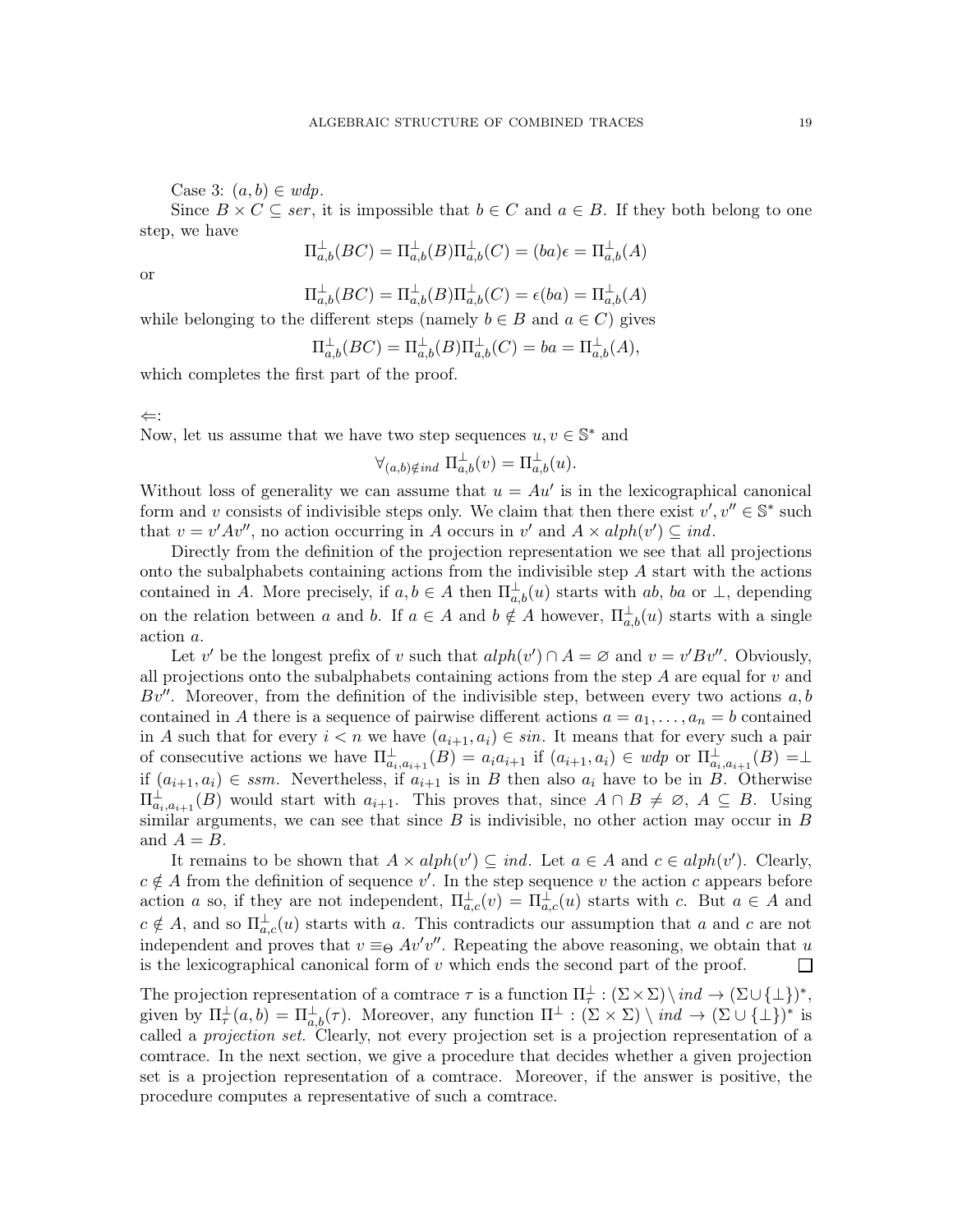First, however, we provide the algorithm computing projection representation of a comtrace. This algorithm comes directly from the definition. However, to say anything about the time complexity of the algorithm, it is important to discuss the data structures which might be used by this algorithm. At the beginning, let us consider the input. We get a comtrace alphabet  $\Theta$  which consists of the alphabet  $\Sigma$  of size k and two relations, sim and ser, of size at most  $k^2$  each. We also get a step sequence w which steps consist of n occurrences of atomic actions (elements of  $\Sigma$ ) all together. As a result, we obtain the set of at most  $k^2$ sequences (projections onto specified subalphabets).

We process the step sequence  $w$  step by step, which means that the algorithm is online (i.e. during the computation we achieve correct results for each proper prefix of  $w$ ). The processing of a single step is done according to the definition of projections onto the pairs in the specified relation. It is worth carrying out some preprocessing and, for every action, compute the list of all subalphabets in which it may occur. By storing, for every computed projection, the number of the step when it was most recently updated, we avoid problems with the special cases of relations  $wdp$  and ssm (in these cases two rather than one action may be added to one sequence while processing a single step).

<span id="page-19-0"></span>**Proposition 4.2.** The procedure of computing  $\Pi^{\perp}_{\tau}$  from a step sequence  $w \in \tau$  has the time and memory complexity of  $O(nk)$ .

Proof. The proof is straightforward. The algorithm is naturally divided into n stages grouped by steps of input step sequence. In each stage we process a single action and add it to at most  $k$  sequences updating at most  $k$  counters. Hence each stage can be done in the time linearly proportional to the size of the alphabet. Therefore whole procedure has the time complexity of  $O(nk)$ .  $\Box$ 

# **Theorem 4.3.** Testing comtrace equivalence can be done in the time complexity of  $O(nk)$ .

Proof. Notice that the output of procedure discussed in Proposition [4.2](#page-19-0) has also memory complexity of  $O(nk)$ . Hence for two step sequences we can compute their projection representations and compare them sequence by sequence. П

4.1. Reconstructing Step Sequence from Projection Set. The idea of constructing a step sequence from a projection set is based on revealing the first possible step whose projection representation would form a set of prefixes of a given projection set. At first, we identify the set of all possible elements of such a step. We do it in two stages. We first identify the set of conditionally possible actions, i.e. those actions whose first occurrences are the first (or in particular situations the second) actions in all projections, where they could appear. Note that we treat the special symbol  $\perp$  as a pair of proper actions, so its occurrence means that both actions might be conditionally possible. After this identification, we remove actions that cannot satisfy some of the necessary conditions. These conditions are related to the cases when the considered action appears as the second action in some sequences connected with the weak dependence relation or are verified positively because of the special symbol ⊥.

As a result of the first stage, we obtain the set of all actions that may appear in the first step of the constructed sequence. The second stage consists of dividing this set into indivisible steps and combining those indivisible steps into one of the allowed steps. The result is obtained by taking advantage of the weak dependence relation inside the set of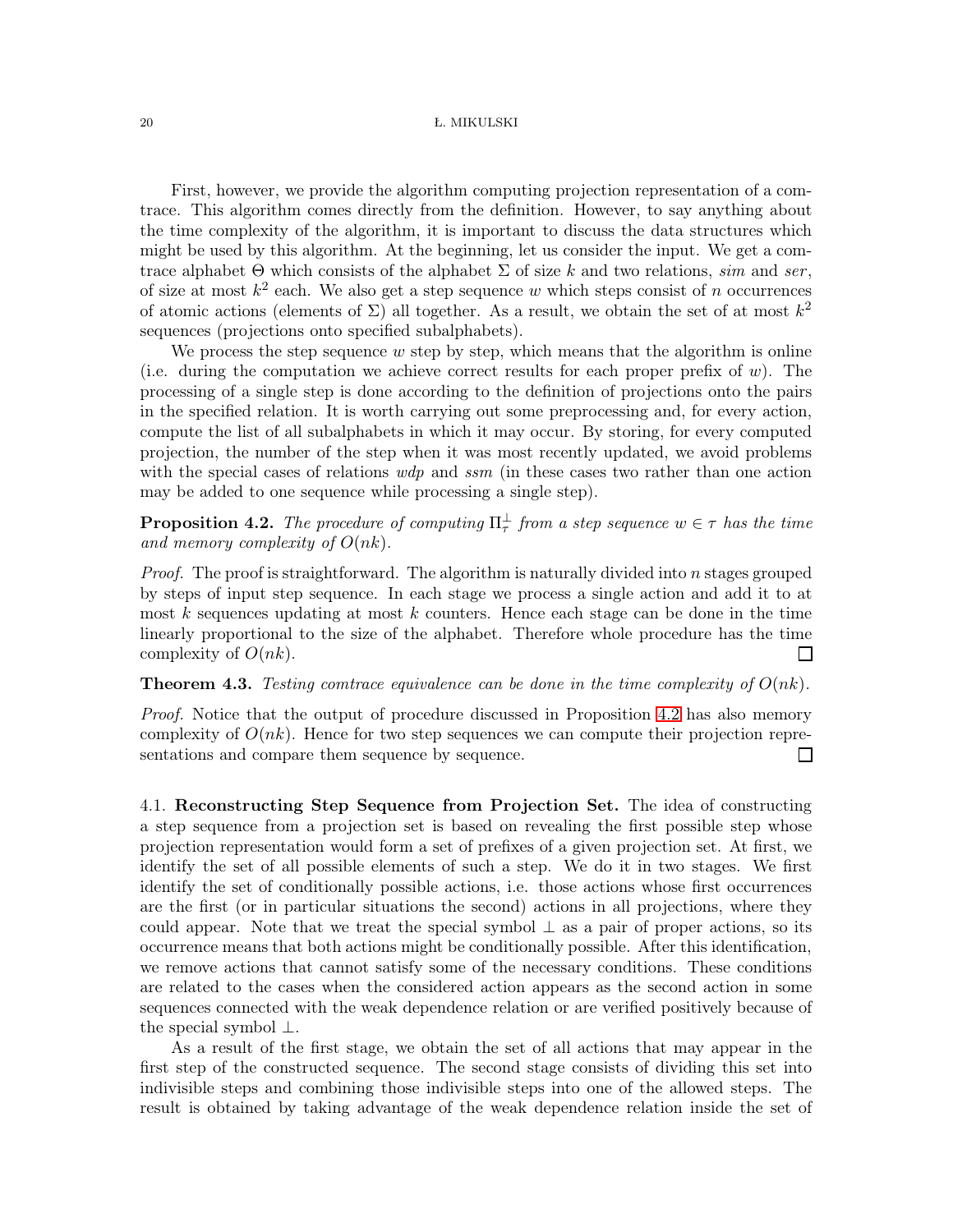indivisible steps. It is similar to the ideas behind the proof of Lemma [3.4.](#page-14-0) Let us look into the details of the proposed procedure.

Recall that by  $pref_k(w)=a_1\ldots a_k$  we denote the k-prefix of w. Let  $\Pi^{\perp}$  be a projection set. We say that an action  $a \in \Sigma$  is *conditionally possible* for projection set  $\Pi^{\perp}$  if and only if for all  $b \in \Sigma$  the following implications are satisfied:

- $(a, b) \in dep \Rightarrow pref_1(\Pi^{\perp}(a, b)) = a$
- $(b, a) \in wdp \Rightarrow pref_1(\Pi^{\perp}(a, b)) = a$
- $(a, b) \in wdp \Rightarrow prefix_1(\Pi^{\perp}(a, b)) = a \vee prefix_2(\Pi^{\perp}(a, b)) = ba$
- $(a, b) \in ssm \Rightarrow pref_1(\Pi^{\perp}(a, b)) = a \vee pref_1(\Pi^{\perp}(a, b)) = \perp$

We denote all conditionally possible actions as  $cpa$  and define the relation  $cnd \subseteq \Sigma \times \Sigma$ , which describes the conditions that must be satisfied. Only in situations where

$$
(a,b) \in wdp \land pref_{\mathcal{Z}}(\Pi^{\perp}(a,b)) = ba
$$

or

$$
(a,b)\in ssm \wedge pref_1(\Pi^{\perp}(a,b))=\perp
$$

we say that the existence of action  $b$  in the constructed step is a necessary condition for the presence of action a in this step, which is denoted by  $(a, b) \in cnd$ .

We exclude conditionally possible actions with conditions impossible to satisfy to form the set of possible actions. Any action  $a \in \Sigma$  that is not conditionally possible in  $\Pi^{\perp}$  is *impossible* in  $\Pi^{\perp}$ . Moreover, any action a conditionally possible under impossible condition (i.e.  $(a, b) \in cnd$  and b is impossible) is also impossible. Formally, the set of impossible actions for the projection function  $\Pi^{\perp}$  is the smallest set *imp* that satisfies the following conditions:

- $\Sigma \setminus cpa \subseteq imp$
- $b \in \text{imp} \land (a, b) \in \text{cnd} \Rightarrow a \in \text{imp}$

Let  $M(\Pi^{\perp})$  be the set of actions which are not impossible (which means that they are possible) for projection set  $\Pi^{\perp}$ . The next operation is to choose a subset of  $M(\Pi^{\perp})$  which could be a first step of the reconstructed step sequence. To do so we take a sequential trace over  $\widehat{\mathbb{S}}$ , given by the step sequence  $M(\Pi^{\perp})$  (see Corollary [3.8\)](#page-16-1). Note that for any  $a \in M(\Pi^{\perp})$ we have  $\#_a(\widehat{M(\Pi^{\perp})}) \leq 1$ . We take any nonempty trace prefix  $B_1 \dots B_n$  of step sequence  $\widehat{M}(\Pi^{\perp})$  and set  $B = \bigcup_i B_i$  as a requested step. The procedure just described is justified by the following facts:

**Proposition 4.4.** Let  $\Pi^{\perp}$  be a projection set over a comtrace alphabet  $\Theta$  and  $B \subseteq M(\Pi^{\perp})$ a set of actions constructed according to the procedure described above.

If  $b \in B$  and  $a \in M(\Pi^{\perp})$  then

$$
(b,a) \in \sin^* \implies [a]_{\equiv_{M(\Pi^\perp)}} \subseteq B.
$$

*Proof.* Let  $\widehat{M(\Pi^{\perp})} = B_1 \dots B_n$ , where all the  $B_m$ 's are indivisible. Since  $a, b \in M(\Pi^{\perp})$ there exist  $1 \leq p, q \leq n$  such that  $a \in B_p$  and  $b \in B_q$ . By Lemma [3.4](#page-14-0)  $[a]_{\equiv_{M(\Pi^{\perp})}} = B_p$ . By Corollary [3.8,](#page-16-1)  $\widehat{M(\Pi^{\perp})}$  forms a sequential trace over  $\widehat{\mathbb{S}}$ . In the above procedure we use one of trace prefixes of  $\widehat{M(\Pi^{\perp})}$ , taking B as the union of all indivisible steps (actions of  $\widehat{S}$ ) contained in this prefix. Hence  $B_q \subseteq B$ . If  $p = q$  we have that  $B_p = B_q$  and  $B_p = [a]_{\equiv_{M(\Pi^{\perp})}} \subseteq B$ . Let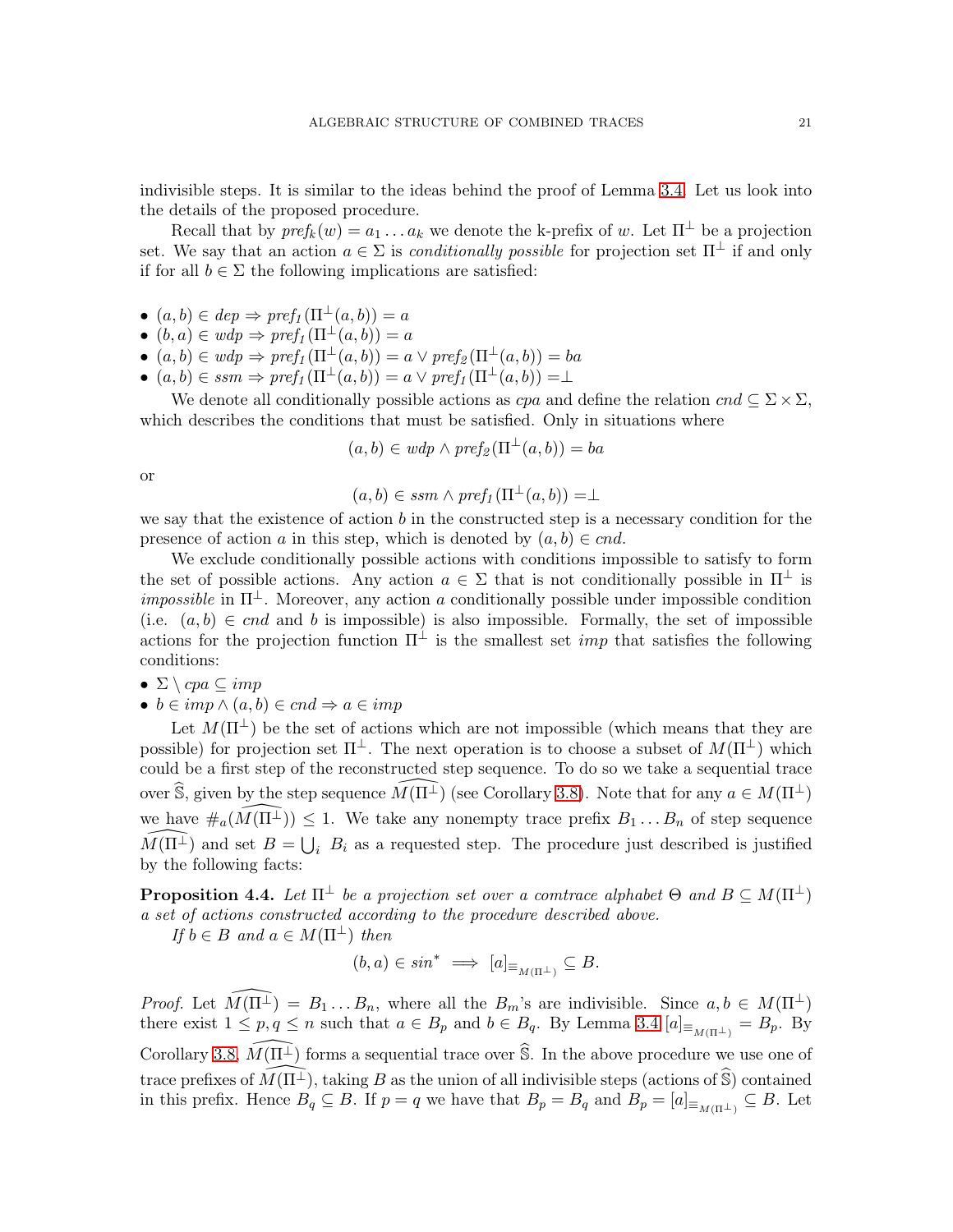us consider the case  $B_p \neq B_q$ . It is sufficient to prove that  $B_p$  occurs before  $B_q$  in all trace prefixes of  $M(\Pi^{\perp})$ .

Since  $(b, a) \in \sin^*$ , there exists a sequence of actions  $b = c_1 \dots c_k = a$  such that  $(c_i, c_{i+1}) \in \text{sin}$  for every  $0 \lt i \lt k$ . Hence there exists a sequence of steps  $u = C_1 \dots C_k$ such that  $c_i \in C_i$ . Clearly,  $C_i$  might be equal to  $C_{i+1}$ , for some  $0 \leq i \leq k$ , but surely  $C_1 \neq C_k$ . However, for distinct i, j we have  $(C_i, C_j) \in dep$ . Moreover, each  $C_i$  is contained in  $Alph(M(\Pi^{\perp}))$  and if  $C_i$  occurs before  $C_j$  in u, then it also has to occur before  $C_j$  in  $M(\Pi^{\perp}).$ 

If  $C_i$  and  $C_{i+1}$  are different, then during the division of the step  $\widehat{M(\Pi^{\perp})}$  (see Lemma [3.4\)](#page-14-0) they have to get to different parts (like steps B and C in Lemma [3.4\)](#page-14-0). Since  $(c_i, c_{i+1}) \in \sin$ , it is impossible to have  $C_i \times C_{i+1} \subseteq ser$ . This shows that their orders of occurring in u and  $M(\Pi^{\perp})$  are reversed. Moreover, this remains true for every sequence over  $\hat{\mathbb{S}}$  equivalent to  $M(\Pi^{\perp})$ . Finally, we conclude that what we have shown applies not only to consecutive and distinct steps of u but also to all its distinct elements, including  $C_1 = B_q$  and  $C_k = B_p$ , which end the proof.

**Theorem 4.5.** Let  $w = A_1 \dots A_n$  be a step sequence, and  $\Pi^{\perp}$  be the projection representation of  $[w]$ . Then

$$
A_1 \subseteq M(\Pi^{\perp}).
$$

*Proof.* Since  $\Pi^{\perp}$  is the projection representation of  $[w]$ , for all  $(a, b) \notin ind$  we have

$$
\Pi^{\perp}(a,b)=\Pi^{\perp}_{a,b}(w)=\Pi^{\perp}_{a,b}(A_1\ldots A_n).
$$

Hence all actions contained in  $A_1$  are conditionally possible. Moreover,  $(a, b) \in cnd$  means that  $(a, b) \in wdp$  or  $(a, b) \in ssm$ . In the first case,  $pref_2(\Pi^{\perp}(a, b)) = ba$ , so  $b \in A_1$ . Similarly, if  $(a, b) \in s$  then  $pref_2(\Pi^{\perp}(a, b)) = \perp$ , so  $b \in A_1$ .

Since  $(a, b) \in cnd$  and  $a \in A_1$  implies  $b \in A_1$ , and  $A_1 \subseteq cpa$ , we conclude that  $A_1 \cap imp = \emptyset$ . This proves that  $A_1 \subseteq M(\Pi^{\perp})$ .  $\Box$ 

As a result, we can extract step B from  $\Pi^{\perp}$ . The extraction function

$$
extr: ((\Sigma \times \Sigma \setminus ind)^* \to (\Sigma \cup \bot)^*) \times \mathbb{S} \to ((\Sigma \times \Sigma \setminus ind)^* \to (\Sigma \cup \bot)^*)
$$

for projection set  $\Pi^{\perp}$  and set  $B \subseteq M(\Pi^{\perp})$  constructed using the procedure described above is defined as:

$$
extr(\Pi^{\perp},B)(a,b) = \begin{cases} \Pi^{\perp}(a,b) & \text{for} \quad |\{a,b\} \cap B| = 0 \\ \text{suffix}(\Pi^{\perp}(a,b)) & \text{for} \quad |\{a,b\} \cap B| = 1 \\ \text{suffix}(\Pi^{\perp}(a,b)) & \text{for} \quad |\{a,b\} \cap B| = 2 \land (a,b) \in \text{ssm} \\ \text{suffix}(\Pi^{\perp}(a,b)) & \text{for} \quad |\{a,b\} \cap B| = 2 \land (a,b) \in \text{ssm} \end{cases}
$$

**Example 4.6.** Let us consider the comtrace  $\tau$  from Example [2.13.](#page-12-0)

The projection representation of  $\tau$  (omitting projections to the unary subalphabets), grouped by the types of relation between the elements of subalphabets on which we project are:

 $dep: \quad \Pi^\perp_\tau(b, d) = db \quad \Pi^\perp_\tau(c, d) = d$  $ssm$ :  $\Pi^{\perp}_{\tau}(a,c) = a$  $wdp: \quad \Pi^{\perp}_{\tau}(c,b) = b \quad \Pi^{\perp}_{\tau}(d,a) = da$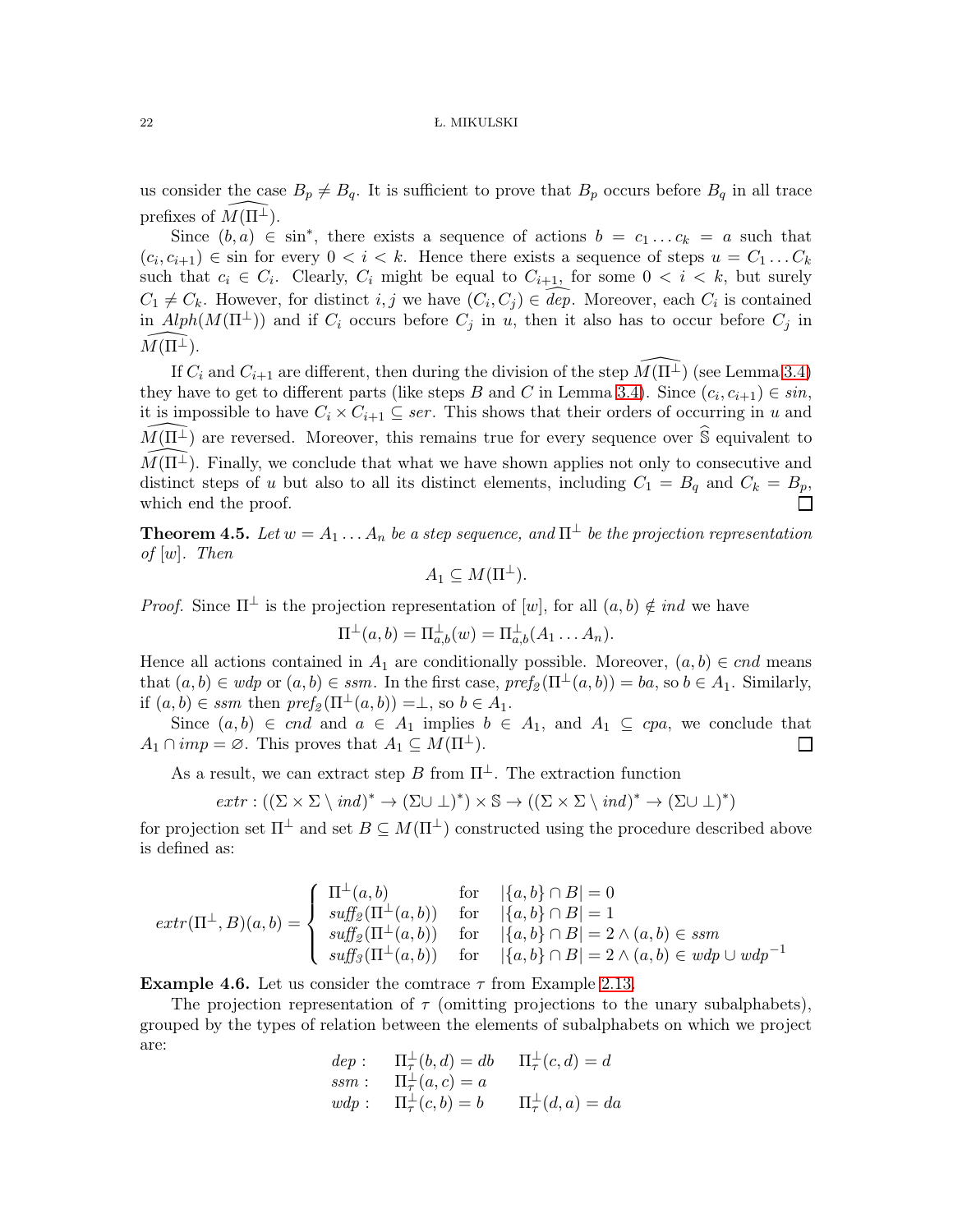The set of conditionally possible actions for  $\Pi^{\perp}_{\tau}$  is  $\{a, d\}$ , while  $(a, d) \in end$ . Every conditionally possible action is also possible, and so  $M(\Pi_{\tau}^{\perp}) = \{a, d\}$ . This gives the set of two indivisible steps  $(a)$  and  $(d)$  and, finally, two steps that may appear as the first step of the constructed sequence: (d) and (ad). ⊔

<span id="page-22-0"></span>**Theorem 4.7.** Let  $\Pi^{\perp}_{\tau}$  be the projection representation of a comtrace  $\tau$ , and  $M(\Pi^{\perp})$  be a maximal possible step of  $\Pi^{\perp}_{\tau}$ . For every allowed set  $B \in \mathbb{S}$ , we have

$$
\tau = B \circ \sigma, \text{ where } \Pi_{\sigma}^{\perp} = extr(\Pi_{\tau}^{\perp}, B).
$$

*Proof.* By the Theorem [4.1](#page-17-0) it is sufficient to prove that  $\Pi^{\perp}_{\tau} = \Pi^{\perp}_{B \circ \sigma}$ . In other words, we have to show that for all  $(a, b) \notin ind$ , we have  $\Pi^{\perp}_{\tau}(a, b) = \Pi^{\perp}_{B}(a, b) \circ \Pi^{\perp}_{\sigma}(a, b)$ .

The proof can be split in a natural way into three parts, depending on the type of relation between the actions being considered. Let us examine the projections onto  $(a, b) \in dep$ . We have  $\Pi_B^{\perp}(a, b)$  that is equal to the first action of  $\Pi_{\tau}^{\perp}(a, b)$  if  $|B \cap \{a, b\}| = 1$ , and to  $\epsilon$ otherwise. In both cases  $\Pi_B^{\perp}(a, b) \circ \Pi_{\sigma}^{\perp}(a, b) = \Pi_{\tau}^{\perp}(a, b)$ .

Almost the same proof works for the remaining two cases, when  $(a, b) \in wdp$  or  $(a, b) \in$ ssm.  $\Box$ 

By suitably using the extraction function, we can compute any representative of a comtrace  $\tau$ . In particular, similarly to the case of canonical forms, we can do this using a maximal or minimal strategy. In the maximal strategy, we always take the whole set  $M(\Pi^{\perp})$ and, as a result, we obtain Foata canonical form of the original comtrace. In the minimal strategy, we take the first step of the step sequence  $\widehat{M}(\Pi^{\perp})$  and obtain the lexicographical canonical form.

The algorithm reconstructing a step sequence from a projection representation of a comtrace follows the notions defined above. From the technical point of view, some concrete decisions concerning data structures are worth noticing. The whole algorithm can be divided into stages. In each stage we compute a set of allowed steps, choose one, and extract it from the projection set. The procedure is repeated until a projection set  $\Pi_i^{\perp}$  or computed set  $M(\Pi_i^{\perp})$  become empty. In the first case, it returns a step sequence consisting of n occurrences of actions. In the second case, the algorithm returns that an input is not a projection representation of a comtrace.

A single stage starts from computing the set of conditionally possible actions and the relation cnd describing the conditions. A good idea is to preprocess, for every action, a list of pointers which helps to investigate only the projections related to this action. Doing so, we can check conditional possibility in the time linearly dependent on the size of alphabet, denoted by k. Simultaneously, we build the directed graph of conditions. In the time linearly dependent on the number of arcs in this graph, we remove from the set of conditionally possible actions all impossible ones (browsing, using DFS, all paths which begin in vertices which are not conditionally possible).

In the next phase, we compute a vertex induced subgraph of the *sin* relation that contains all possible actions and, once more using DFS, we compute a graph of its strongly connected components (called condensation graph [\[Deo74\]](#page-25-12)). The condensation graph is an acyclic directed graph of the partial order of the sequential trace associated with  $M(\Pi^{\perp})$ . We choose an arbitrary upper set of the condensation graph, that corresponds to the trace prefix of  $M(\Pi^{\perp})$ . To obtain Foata canonical form, we take the maximal upper set by choosing the whole condensation graph. If we wish to obtain the lexicographical canonical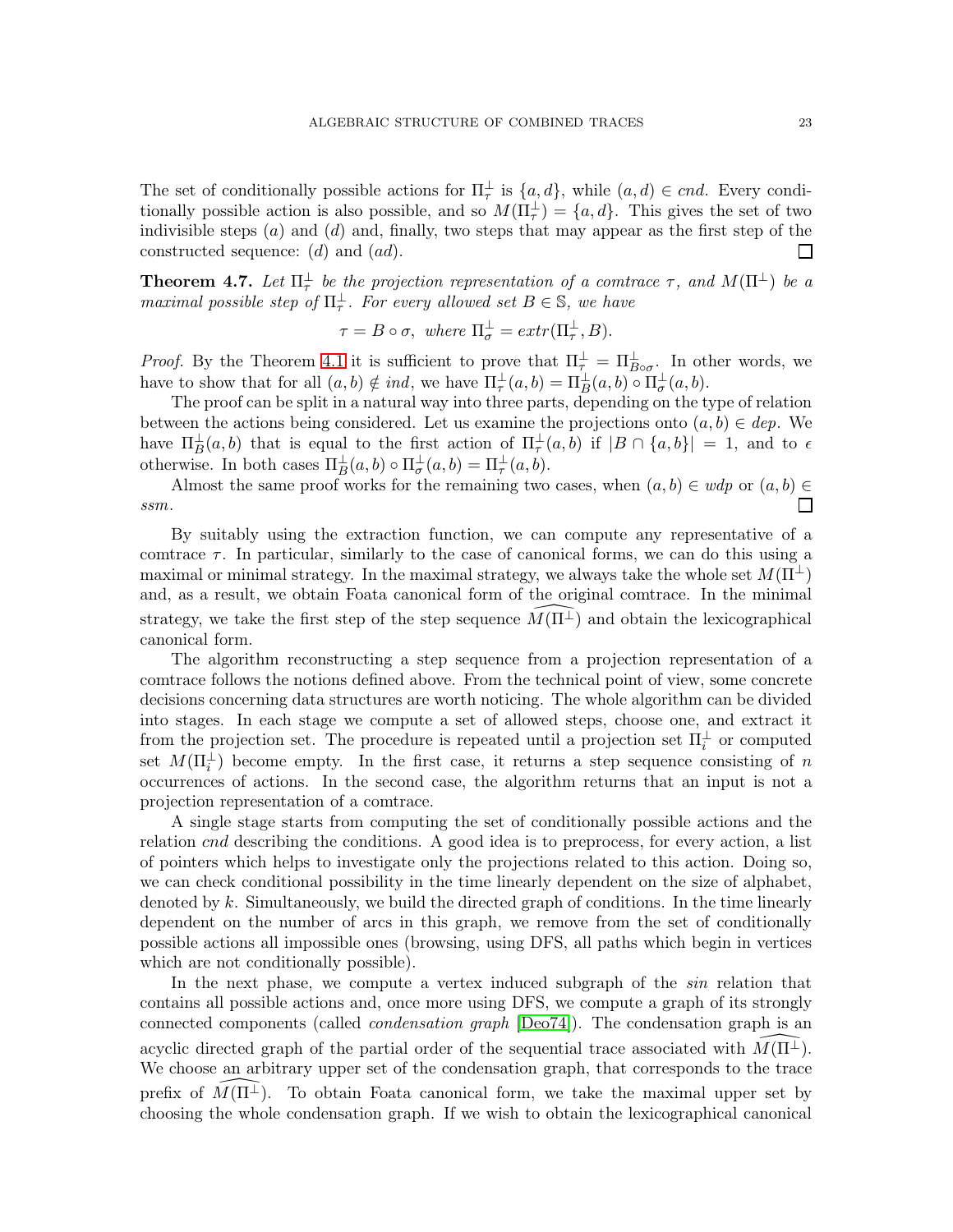form, we should choose the  $\hat{\le}$ -smallest allowed step. To compute it, we may consider only the maximal elements of provided condensation graph. They correspond to the elements of S which may be placed at the first positions in the sequential trace  $\widehat{M(\Pi^{\perp})}$ .

In the last phase, we need to extract the chosen allowed step. We do it according to the definition of the extraction operation. During this phase, we can once more use the precomputed lists of pointers.

**Proposition 4.8.** Projection set  $\Pi^{\perp}$  is the projection representation of a comtrace if and only if the procedure described above ends with the empty projection set.

Proof. We give the proof only for the case when the maximal strategy is used. Note that the input data is finite and the procedure stops when the set  $M(\Pi^{\perp})$  is empty for the remaining set of words. From Theorem [4.7](#page-22-0) we deduce that if the remaining projection set is empty then the input is the projection representation of the constructed comtrace. Suppose that we have nonempty projection set  $\Pi^{\perp}$  that is a projection representation of comtrace  $\tau$  and empty set of allowed actions. Let us consider an arbitrary step sequence  $u = A_1 \dots A_n$ that is contained in  $\tau$ , and an arbitrary action a contained in  $A_1$ . Then, by the definition of projection representation, the action  $\alpha$  has to be possibly allowed. This proves that  $A_1 \subseteq cpa$ . Moreover, since in any projection before, or simultaneously with, a may occur only other action from the step  $A_1$ , if the existence of action b is a necessary condition for the presence of action a (i.e.  $(a, b) \in end$ ), then b is also an element of  $A_1$ . Therefore, none of the actions from step  $A_1$  is impossible, which contradicts the emptiness of the set of allowed actions and ends the proof.  $\Box$ 

Theorem 4.9. The procedure of computing canonical forms from a projection representation of a comtrace has the time complexity of  $O(nk^2)$ .

*Proof.* The procedure consist of at most n stages. In each part, we carry out some operations on at most  $k^2$  lists and graph of size  $k^2$ . All graph operations, including computing the compensation graph and choosing minimal or maximal upper set are linear in the size of graph. This gives an overall time complexity of  $O(nk^2)$ .  $\Box$ 

4.2. Traces as a subclass of comtraces. In Section 1 we defined EN-systems as a special case of ENI-systems without inhibitors and with the sequential semantics. We also introduced traces as a model of the causal behaviour of EN-systems. In this section, we show what kind of comtraces are directly related to systems without inhibitors.

A comtrace alphabet  $\Theta = (\Sigma, \text{sim}, \text{ser})$  with the empty relation sin is called radical comtrace alphabet. Moreover, comtraces over this alphabet are called radical comtraces. The radicalism of such comtraces means that the actions may be only dependent or independent, hence they behave exactly like step traces. Later in this section we discuss some properties of this subclass.

**Proposition 4.10.** Let  $\tau \in \mathbb{S}^*$  be a radical comtrace and  $w \in \text{indiv}(\tau)$ . Then each step of w is a singleton.

Proof. The proof is straightforward. Notice that since the relation sin is empty, every action a of every step  $A \in \mathbb{S}$  forms an indivisible step. Hence all indivisible steps are singletons, which ends the proof. $\Box$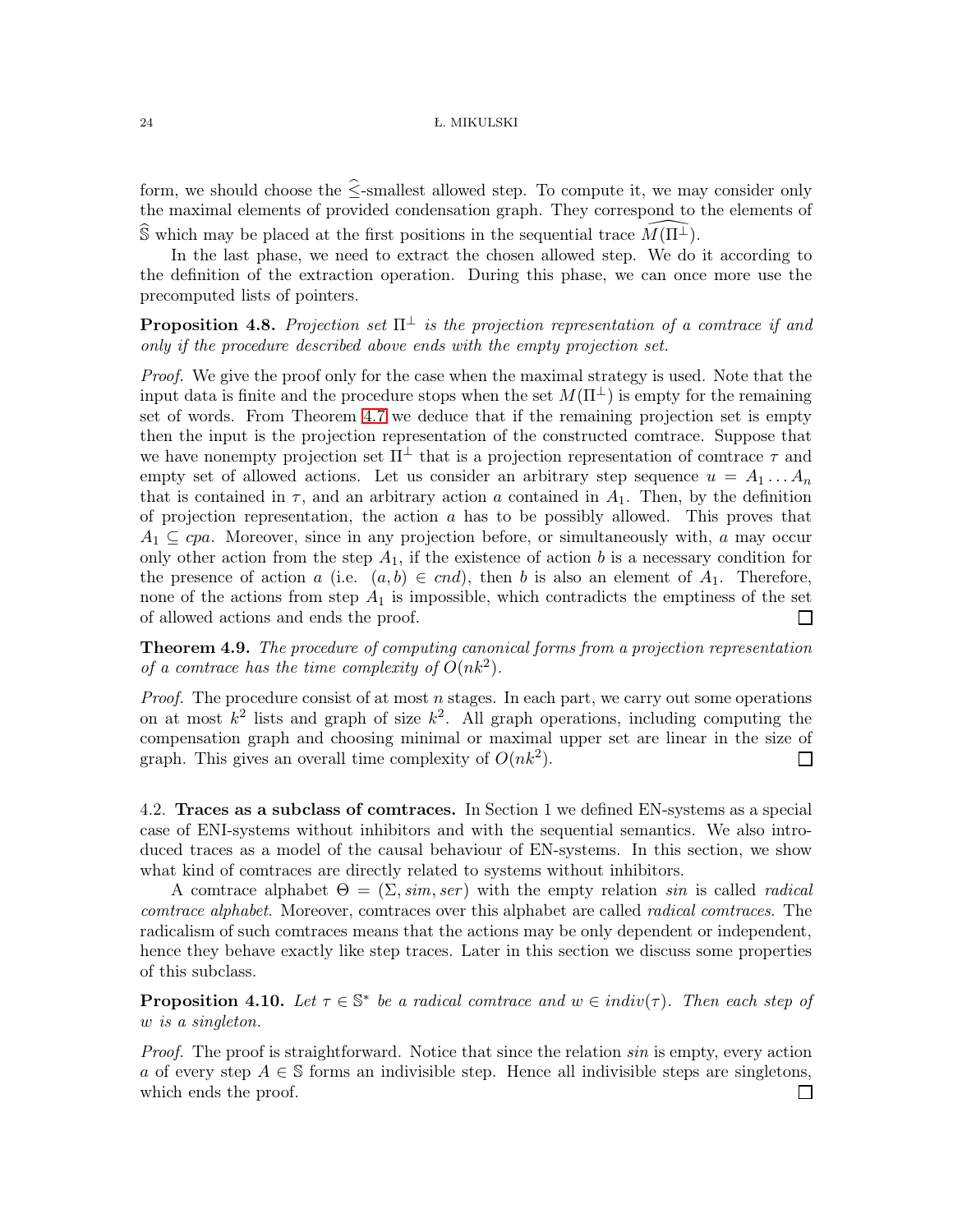$lex(\widehat{\mathbb{S}}) = \Sigma.$ 

<span id="page-24-0"></span>Note that since the relation sin is empty and all steps are singletons, for all steps  $A, B \in \widehat{S}$  we have  $(A, B) \in \overline{dep}$  if and only if  $(lex(A), lex(B)) \in dep$ .

Using Theorem [3.6](#page-15-0) and Lemma [4.11](#page-24-0) we can associate an alphabet of indivisible steps S with Σ and radical comtrace  $τ$  over a comtrace alphabet  $Θ = (Σ, sim, ser)$  with a step trace  $\sigma$  over the concurrent alphabet  $\Psi = (\Sigma, ind)$ . We say that such a step trace  $\sigma$  is a trace representation of a radical comtrace  $\tau$ . The following facts show this correspondence in details.

**Proposition 4.12.** Let  $\Theta = (\Sigma, \text{sim}, \text{ser})$  be a radical comtrace alphabet. Then a set  $A \subseteq \Sigma$ is a step in  $\Theta$  if and only if A is a step in  $\Psi = (\Sigma, \text{dep}).$ 

*Proof.* It is sufficient to prove that  $sim = ind$ .

Indeed, since sin is empty, we have  $\text{sim} \setminus \text{ser} = \varnothing$ , hence by  $\text{ser} \subseteq \text{sim}$  we get  $\text{sim} = \text{ser}$ . Recall that *sim* is symmetric, and so is *ser*. By the definition of relations in comtraces,

$$
ind = ser \cap ser^{-1} = ser = sim.
$$

**Theorem 4.13.** Let  $\tau$  be a radical comtrace and  $\sigma$  be its step trace representation. Then  $\Pi_\tau^\perp = \Pi_\sigma.$ 

Proof. Let  $\tau = [A_1 \dots A_n] = \sigma$ . The relation sin is empty, so in the case of comtraces we consider only projections to pair of actions that are dependent. As a result, we conclude that the projections on the same pairs of actions are the same, no matter whether we consider comtraces or step traces,  $\Pi_{a,b}^{\perp}(\tau) = \Pi_{a,b}(\sigma)$  for every  $(a,b) \in dep$ , hence  $\Pi_{\tau}^{\perp} = \Pi_{\sigma}$ .  $\Box$ 

Corollary 4.14. Let  $\tau \in \mathbb{S}^*$  be a radical comtrace and  $\sigma$  be its step trace representation. Their canonical forms (both lexicographical and Foata) are equal.

Corollary 4.15. The correspondence between comtraces over  $\Theta = (\Sigma, sim, ser)$  and traces over  $\Psi = (\widehat{\mathbb{S}}, \widehat{dep})$  (see Corollary [3.8\)](#page-16-1) collapses in case of radical comtraces to

$$
\begin{array}{ccc}\n\tau & \sigma \\
overline{\phantom{0}} & \longleftrightarrow & over \\
\Theta & \Psi\n\end{array}
$$

where  $\tau = \sigma$  as sets of step sequences.

# 5. Summary and future work

In this paper we presented a number of algebraic aspects of combined traces. Similar algebraic tools were successfully used in the study of the Mazurkiewicz traces, a simpler model for capturing and analysing concurrent behaviours.

In particular, we defined lexicographical canonical form of a comtrace and its projection representation. We gave two simple algorithms which generate these representations from arbitrary step sequence. Those algorithms seem to have the potential to provide a base for the development of solutions to some natural problems related to the comtrace theory, like

 $\Box$